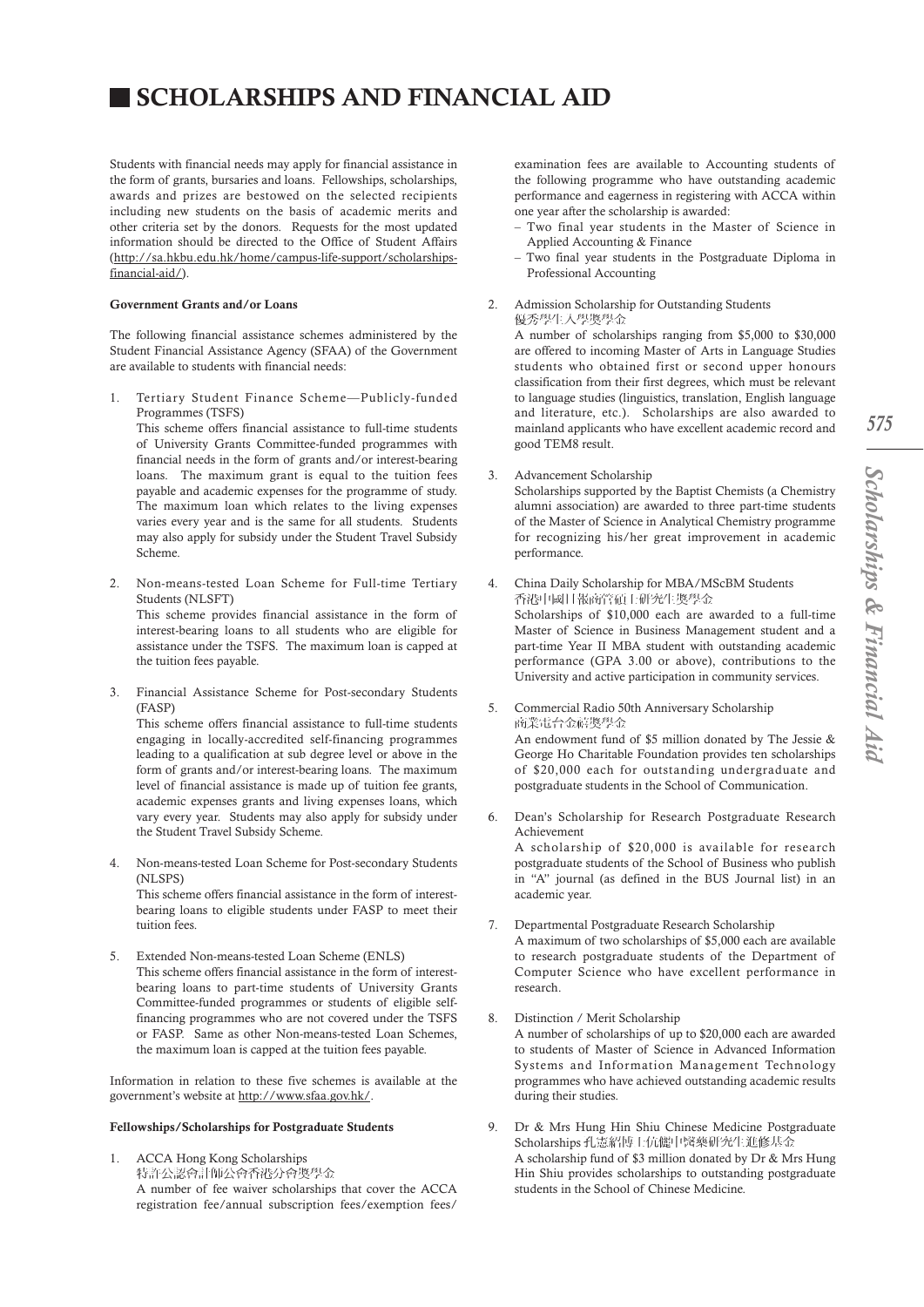- 10. Dr Wu Yee Sun Memorial Scholarship Fund 伍宜孫博士紀念基金研究生獎學金 An endowment fund of \$3 million donated by Dr Wu Yee Sun Charitable Foundation provides scholarships to local postgraduate students with financial needs.
- 11. ECON84 Outstanding Scholarship 經濟系 1984 校友獎學金 This fund is donated by alumni of Department of Economics graduated in 1984. The purpose of this scholarship is to award students of Master of Science in Applied Economics who have achieved outstanding academic performance at the time of graduation.
- 12. Entrance Scholarship

A number of scholarships of up to \$10,000 each are available to freshmen of the Master of Science in Advanced Information Systems and Information Management Technology Management programmes with excellent academic records in their undergraduate studies.

- 13. Entrance Scholarship A number of scholarships of up to \$3,000 each are awarded monthly to freshmen of research postgraduate students of the Department of Computer Science with excellent academic records in their undergraduate studies.
- 14. Eden & Ling Kwok Scholarship 郭中鄭齡獎學金 A one sum contribution of \$100,000 donated by Prof and Mrs Ng Ching Fai provides an annual scholarship of \$4,000 to a full-time undergraduate or postgraduate student with disabilities, good academic standing and financial needs.
- 15. Exchange Scholarships for Research Postgraduate Students 研究生交流壆習計劃獎壆金

A scholarship in the amount of \$5,000 to \$10,000 is available to encourage research postgraduate students of the Department of Chinese Language and Literature who have financial needs to study in a non-local institution, so as to broaden their horizons.

- 16. ExxonMobil Scholarship for Energy & Environmental Studies 埃克森美孚能源及環境研究獎學金 Two scholarships of \$5,000 each are available to full-time undergraduate or postgraduate students in Geography (with interest in Energy or Environmental Studies) with outstanding academic results and good character.
- 17. Graduation Distinction Award

Students of MBA or Master of Science in Business Management (MScBM) who have attained an overall cumulative GPA of 3.67 to 4.00 at graduation (subject to the same conditions applied to the Distinction academic standing, i.e. no repeated courses and no course grade below B-) will be granted the Graduation Distinction Award of \$10,000.

- 18. HKBU Chapter of Beta Gamma Sigma (BGS) Scholarship A scholarship is available to a postgraduate BGS member who demonstrates excellence in academic achievement and extra-curricular activities and with a good character. The student should have achieved the highest cumulative GPA (in taught postgraduate programme) in the preceding academic semester immediately following his/her admission as a BGS member.
- 19. Hong Kong Association of University Women Postgraduate Scholarship 大學婦女香港協會研究生獎學金 Scholarships of \$20,000 each are open for competition to all full-time female postgraduate students in Hong Kong who have achieved outstanding academic results.
- 20. Hong Kong Electric Scholarships for Energy & Environmental Studies 香港電力能源及環境研究獎學金 Two scholarships of \$5,000 each are available to fulltime local undergraduate or postgraduate students who have achieved outstanding academic results in energy or environmental studies.
- 21. Hong Kong Institute of Certified Public Accountants (HKICPA) Postgraduate Scholarship 香港會計師公會獎學金 A scholarship of \$6,000 is available to a first-year postgraduate student in accountancy with good academic achievements and good character. The recipient must accept the condition to take the Institute's Qualification Programme as the first accounting professional examination after graduation.
- 22. Lam Tai Fai Scholarship 林大輝獎學金 Scholarships donated by Dr Lam Tai Fai are available to outstanding students of the Master of Social Sciences in Sport and Leisure Management programme with excellent academic achievements in the previous academic year or who is an elite athlete.
- 23. Lee Chan Yuet Ming Memorial Scholarship for Chinese Medicine Postgraduate 李陳月明中醫藥研究生紀念獎學金 Two scholarships of \$5,000 each are available to Chinese Medicine Research Postgraduate students with outstanding academic performance and contribution in research.
- 24. Lei Yue Mun Hoi Bun School Scholarship 鯉魚門海濱學校獎學金 An endowment fund of \$550,000 donated by the former Lei Yue Mun Hoi Bun School provides two scholarships for an outstanding undergraduate student and a postgraduate student studying the Education programme with enthusiasm about education.
- 25. Li Po Chun Charitable Trust Fund Postgraduate Scholarship 李寶椿慈善信託基金研究生獎學金 A scholarship of \$25,175 donated by the Li Po Chun Trust Fund is awarded to a local full-time research postgraduate student who has made good progress in his/her research studies in the previous academic year.
- 26. Life-long Learning Reward 終身學習獎勵 Students and alumni of HKBU, HKBU-SCE and UIC are entitled to a Life-Long Learning Reward of \$10,000 each (reduction in fee charged in semester 2) if they choose to remain at the University to study for the MScGMM programme. This reward is offered by the Department of Marketing, HKBU.
- 27. MA in Chinese Literature, Language and Culture Programme Academic Performance Scholarship 「中國文學、語言及文化文學碩士課程」學業優異獎學金 Four scholarships of \$42,000 each are awarded annually to students of the Master of Arts in Chinese Literature, Language and Culture programme who have outstanding academic performance.
- 28. Madam Hui Tang Shing-yan Fellowship 許鄧成仁女士研究生獎學金 A trust fund of \$200,000 donated by Dr Stephen S F Hui provides fellowships for postgraduate students with good academic performance, good conduct and financial needs.
- 29. Merit Scholarship

Scholarships of \$3,000 to \$50,000 are awarded to both full-time and part-time students of Master of Science in Analytical Chemistry programme who have received good and excellent academic results during their studies.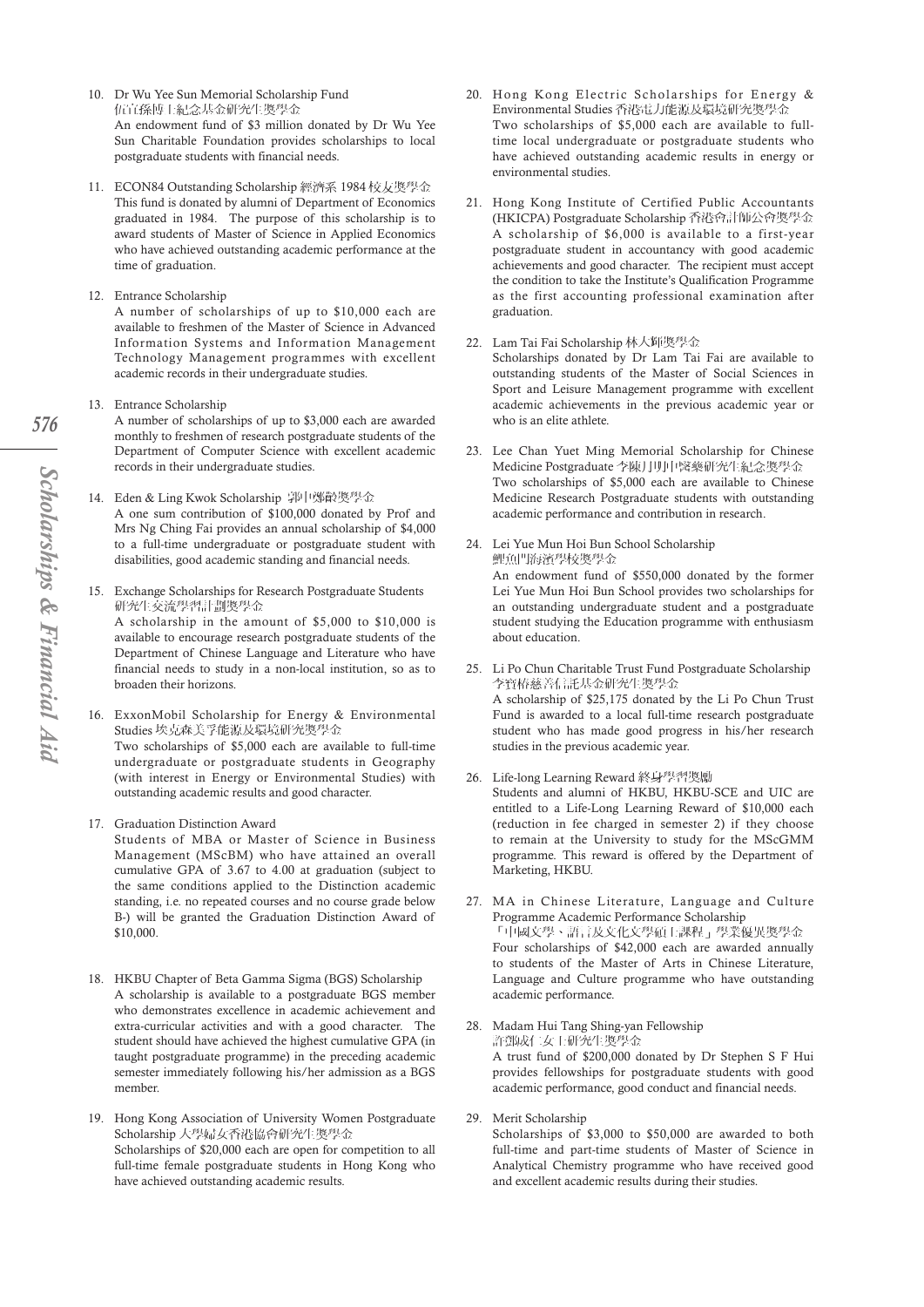- 30. Mrs Edith N de O Sales Scholarship 沙理士博士夫人獎學金 A scholarship of \$5,000 is available to an outstanding postgraduate student studying in the Master of Social Sciences in Sport and Leisure Management programme.
- 31. MScBM Entrance Award

An entrance scholarship of \$40,000 each is available to Master of Science in Business Management (MScBM) fulltime class students who have demonstrated outstanding academic achievement, interview performance, records of extracurricular and community activities and financial needs.

- 32. MScGMM Scholarships 環球市場管理學理學碩士獎學金 A maximum of four scholarships at the amount of \$50,000 each will be granted to students with outstanding academic performance at the end of the MScGMM programme. Students do not need to apply for the scholarship under this merit-based scholarships scheme.
- 33. Prof Huie Carmen Wah-kit Memorial Scholarship 許華傑教授紀念獎學金 An endowment fund established in memory of the late Prof Huie Carmen Wah-kit provides scholarships of \$10,000 to \$20,000 each to full-time students of Master of Science in Analytical Chemistry with academic merits.
- 34. Prof Jerry W Barrett Scholarship 白智理教授獎學金 An endowment fund donated by a group of staff members in honour of Prof Jerry Barrett provides a scholarship of \$5,000 to a postgraduate student in Chemistry with the highest academic standing at graduation.
- 35. Research Postgraduate Research Scholarship Two scholarships of \$10,000 each are available to research postgraduate students of the School of Business who publish in "B+" journal (as defined in the BUS Journal list) in an academic year.
- 36. Scholarship for Prospective English Teachers 教育局準英語教師獎學金 Scholarships set up by the Education Bureau of the HKSAR Government to enhance the professionalism of English language teachers in Hong Kong are open for competition to all full-time first year undergraduate and postgraduate students who pursue relevant programmes which will qualify them to become English language teachers in Hong Kong on graduation.
- 37. Sir Edward Youde Memorial Fellowship / Sir Edward Youde Memorial Fellowship for Disabled Students 尤德爵士紀念基 金研究生獎學金及尤德爵士紀念基金殘疾研究生獎學金 One-off fellowships of \$30,000 each are available to full-time research postgraduate students who have high standards of academic achievements and intellectual qualities, and possess leadership qualities as demonstrated in extracurricular activities/community services.
- 38. Swire Scholarship 太古獎學金 A total of six scholarships donated by the Swire Group Charitable Trust are awarded to candidates from the Ministry of Foreign Affairs and/or China Foreign Affairs
	- University of the PRC who will study the one-year full-time Master of Arts in Translation and Bilingual Communication Programme in the University. Each scholarship is of \$168,000 and shall go towards the recipient's tuition fees, accommodation fees and living expenses.
- 39. The C I Stapleton Scholarship

Two scholarships of \$50,000 each donated by The Stapleton General Bursary Fund, are awarded to full-time undergraduate or postgraduate students from the Diocesan Boys' School ("DBS"), the Diocesan Girls' School ("DGS") or any school of the English Schools Foundation ("ESF") with outstanding academic achievements.

- 40. University of Shanghai John Yuen Memorial Scholarship 滬江大學阮維揚紀念研究生獎學金 An endowment fund established by the John & Company Limited provides two scholarships for postgraduate students with good academic performance, good conduct and financial needs.
- 41. Wai Tak Land Investment and Loan Company Limited Research Scholarship 懷德置業按揭有限公司研究生獎學金 An endowment fund established by the Wai Tak Land Investment and Loan Company Limited provides two scholarships for postgraduate students with outstanding academic performance.
- 42. Wilfred Ng Sports Scholarship 吳守基運動獎學金 Two scholarships of \$5,000 each donated by Mr Wilfred Ng are available to students studying the Master of Social Sciences in Sport and Leisure Management programme with the best overall performance.
- 43. Yakun Scholarship Scheme for Mainland Postgraduate Students 亞坤內地研究生獎學金計劃 A total sum of \$1,500,000 donated by Ms Song Yakun provides scholarships for full-time mainland postgraduate students in the Faculty of Science who have good academic performance and outstanding leadership.

In addition to the above fellowships and scholarships which are awarded on the basis of academic merits and other criteria set by the donors, Research Assistantships and Postgraduate Studentships are also available for research degree students.

# Scholarships for Undergraduate/Associate Degree Students

1. ACCA Hong Kong Scholarships 特許公認會計師公會香港分會獎學金

A number of fee waiver scholarships that cover the ACCA registration fee/annual subscription fees/exemption fees/ examination fees are available to Accounting students of the following programme who have outstanding academic performance and eagerness in registering with ACCA within one year after the scholarship is awarded:

- Two second year students in the BBA (Hons) in Accounting
- Two second year students in the BCom (Hons) in Accountancy
- 2. Academic Excellence in the Integrated Communication Management Programme Scholarship Four scholarships are awarded to Integrated Communication Management Programme students with excellent academic performance.
- 3. Action Waterfall Student Internship Scholarship Two scholarships of \$5,000 each donated by the In Express Recreation Management Limited are available to students studying the BA (Hons) in Physical Education and Recreation Management with excellent internship performance in either local or overseas agencies.
- 4. Ada S H Li Social Work Practicum Scholarship 李信卿社工教育實習獎學金 Up to fifteen scholarships of \$5,000 each are available to full-time local undergraduate or postgraduate Social Work students with outstanding academic performance, personal qualities and non-academic achievements who have practicums outside Hong Kong, such as Canada, Australia, Singapore, Taiwan and China.
- 5. Admission Scholarship for Outstanding Local Chinese Medicine Students 中醫藥學院優秀本地生入學獎學金 Not less than \$10 million has been set aside by the School of Chinese Medicine to establish scholarships, ranging from \$10,000 to \$100,000 per student per year, for outstanding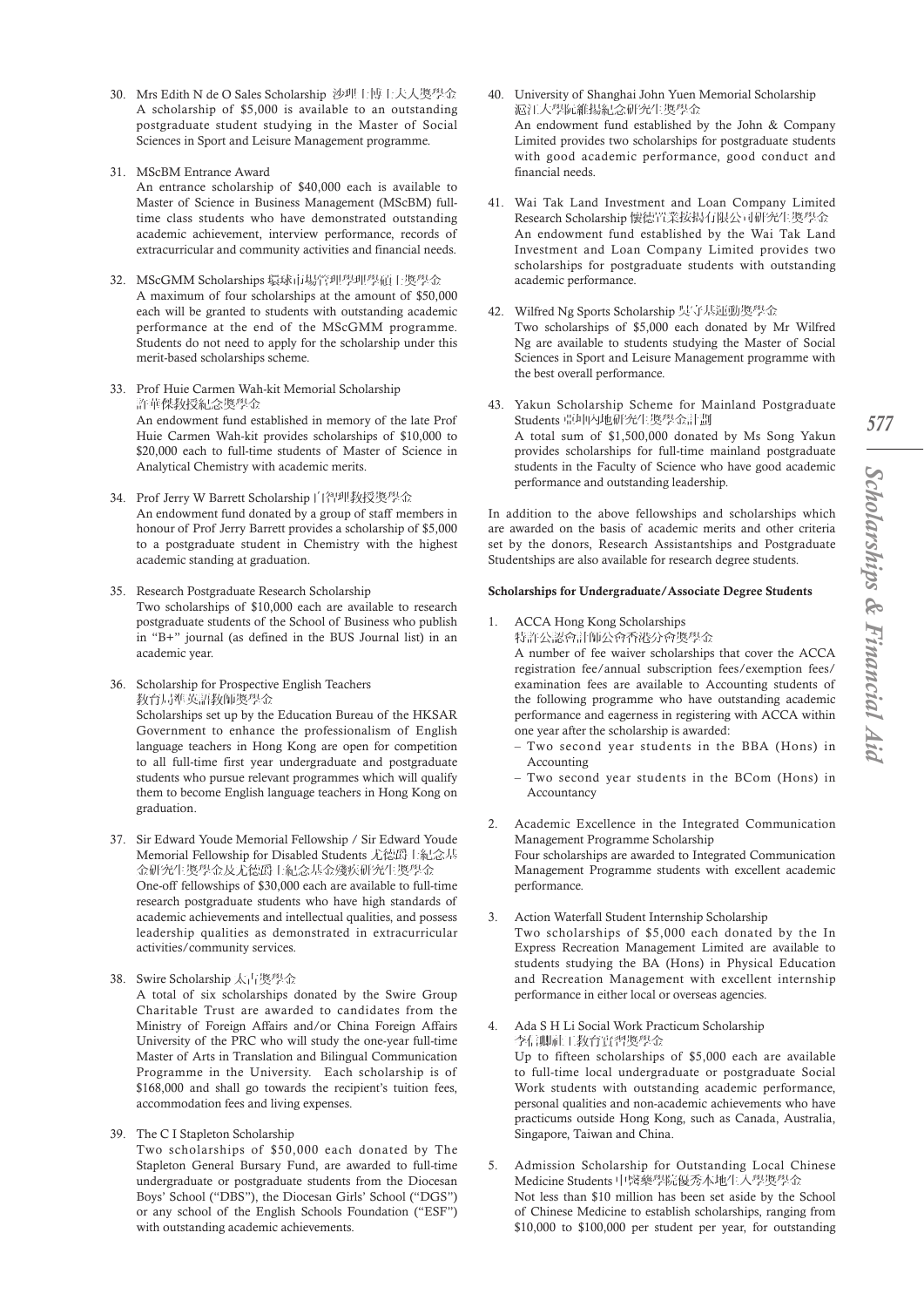local students who enter HKBU through JUPAS. Annual renewal of the scholarship will be subject to the GPA result at or above 3.40.

- 6. Admission Scholarship for Outstanding Students Admitted to the BA Programme (Broad-based Admission) 文學院聯合收生優秀學生獎學金 Scholarships are awarded to the top 10% of HKDSE students and the top 10% of mainland JEE students in the amount of \$10,000 each admitted to the BA programmes (broad-based admission) of HKBU.
- 7. Admission Scholarship Scheme for Overseas Applicants 海外生入學獎學金計劃 Scholarships are available to students recruited from overseas to study the undergraduate degree programmes at the University. Annual renewal of the scholarship will be subject to outstanding academic performance.
- 8. Admission Scholarship Scheme for the Mainland Applicants 內地生入學獎學金計劃 Scholarships are available to students recruited from the mainland to study the undergraduate degree programmes at the University. Annual renewal of the scholarship will be subject to outstanding academic performance.
- AIA Foundation Scholarships 友邦慈善基金獎學金 Two scholarships of \$15,000 each donated by the AIA Foundation are awarded to Year I or II local undergraduate students with good academic achievement, outstanding participation in extra–curricular activities and community service, and financial needs.
- 10. Alumnus Bernard Wu Academic Awards 吳德龍校友學業獎 A scholarship of \$3,000 is available to an Accounting student with good academic performance.
- 11. Alumnus C B Chiu Scholarship 趙振邦校友獎學金 An endowment fund donated by alumnus Dr Chiu Chun Bong provides scholarships to needy students with academic merits.
- 12. Annette & Gerd Schwandner Scholarship/Grant A scholarship of €1,000 donated by Annette & Gerd Schwandner Foundation for Science and Culture is available to a Year III student from the European Studies programme, who will spend his/her third year of study in Germany.
- 13. Antonio Barreira Scholarship 曹東尼獎學金 A scholarship of \$10,000 is awarded to a BBA Year II student with good academic performance and proven financial needs.
- 14. Asia One Scholarships 宏亞獎學金 Three scholarships of \$20,000 each donated by the Asia One Communication Groups are available to outstanding students majoring in Digital Graphic Communication, Organizational Communication, and Public Relations and Advertising of the School of Communication.
- 15. ATV Scholarships 亞洲電視獎學金 Three scholarships of \$5,000 each donated by the Asia Television Limited are available to students with good academic achievement in Academy of Film, and Communication—Broadcast Journalism Option and Chinese Journalism Option.
- 16. Au Bak Ling Charity Trust—Scholarship Scheme 區百齡慈善基金會一獎學金計劃 Scholarships of \$10,000 each are available to full-time undergraduates majoring in Education who study specifically to become teachers, and have outstanding academic achievements, financial needs and regard the teaching profession in Hong Kong as their life-long career.
- 17. Au Hung Hing Tai Scholarship 區洪馨嬋獎學金 A scholarship of \$5,000 donated by Ms. Au Ching May is available to a Year II undergraduate Communication student with good academic achievements (GPA 3.00 or above), and active participation in community services or extracurricular activities.
- 18. Bachelor of Commerce (Hons) in Accountancy Academic Excellence Scholarship Scholarships set up by the Bachelor of Commerce (Hons) in Accountancy programme are available to outstanding second and final year students studying this programme.
- 19. Bernard Wu Scholarship 吳德龍獎學金 A scholarship donated by Mr Bernard Wu is awarded to a College of International Education student who has outstanding academic performance.
- 20. Biology Entrance Scholarship Scholarships of up to \$10,000 are available to Biology students of 4-year curriculum with good academic performance (A- grade or above in "Introduction to Biology" or a cumulative GPA of 3.30 or above) and have strong commitment to develop careers in life sciences.
- 21. BOCHK Charitable Foundation—HKBU Scholarship 中銀香港慈善基金一香港浸會大學獎學金 Five scholarships of \$10,000 each donated by the BOCHK Charitable Foundation are available to outstanding undergraduate students from the School of Business.
- 22. Champion Technology Scholarships 冠軍科技集團獎學金 A total sum of \$100,000 donated by the Champion Technology Holdings Limited is available to support the exchange programme between Hong Kong and the UK.
- 23. Chan Hon Yin Memorial Scholarship on Chinese Medicine 陳漢賢紀念中醫獎學金 Ten scholarships of \$20,000 each are available to students studying Chinese Medicine or Pharmacy in Chinese Medicine with good academic results and financial needs.
- 24. Chartered Secretaries Scholarship 香港特許秘書基金獎學金 A scholarship of \$5,000 donated by HKICS is available for the best student of BBA programme.
- 25. Chemistry Department Entrance Scholarship 化學系入學獎學金 Scholarships of up to \$20,000 per student are available to admitted students via JUPAS admission scheme who have achieved at least a 5\*\* in any HKDSE science subjects including Extended part of Mathematics (Module 1 or Module 2) and satisfactory Year I academic performance.
- 26. Chiap Hua Cheng's Foundation Scholarships 捷和鄭氏基金獎學金 Seven scholarships of \$24,000 each are available to fulltime Year II or above undergraduate students with academic merits and financial needs.
- 27. China Daily Scholarship for BBA Students 香港中國日報商管生獎學金 Two scholarships of \$10,000 each are awarded to Year II BBA students.
- 28. Chinese Christian Universities Alumni Association Scholarship 全國基督教大學同學會獎學金 Three scholarships of \$5,000 each are available to Christian undergraduate students with academic merits and financial needs.
- 29. CIE Global Experience Fund 國際學院環球體驗資助計劃 The Fund aims to provide opportunities for students of College of International Education to broaden their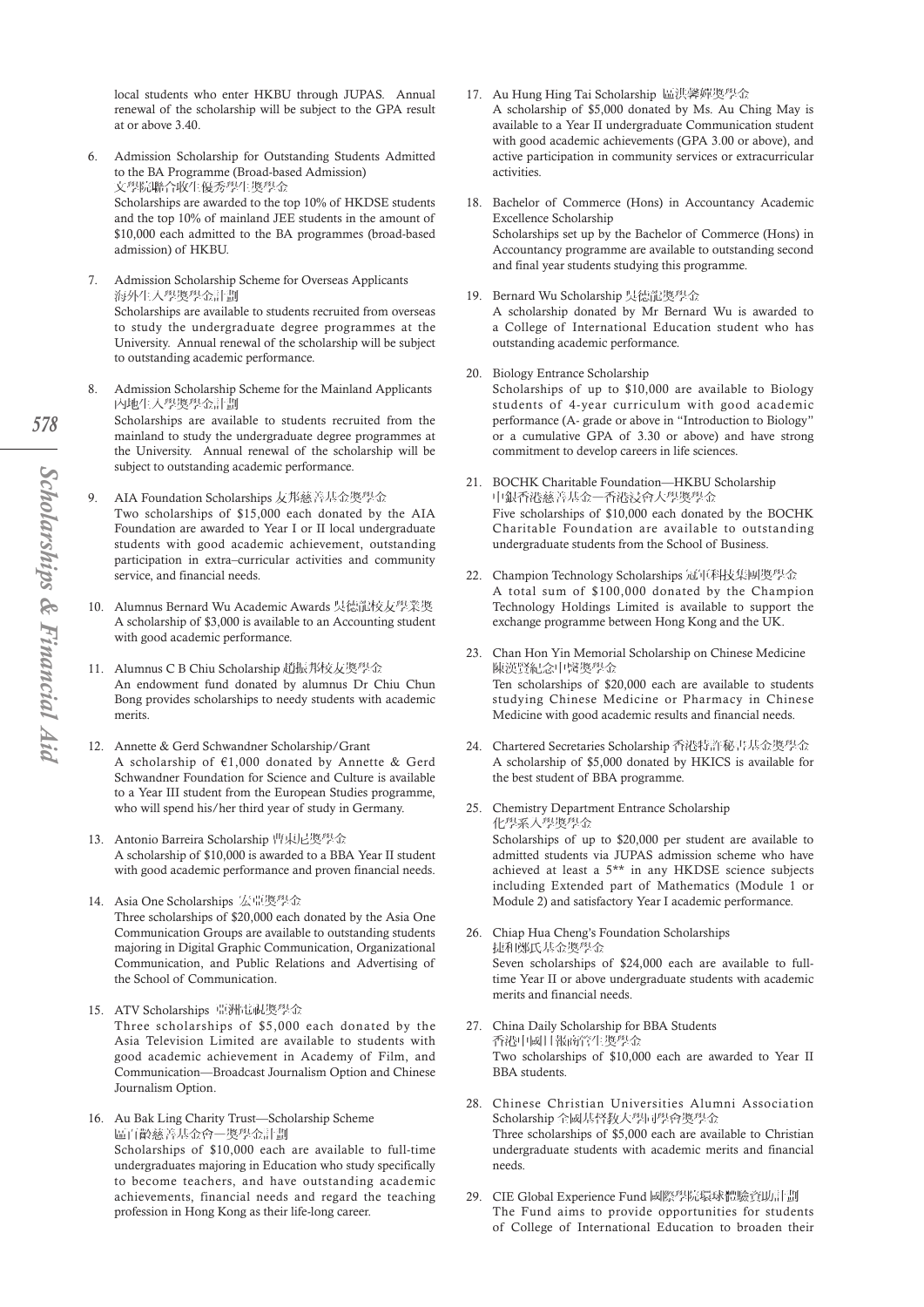horizons and international outlook as well as deepening their understanding of the language, culture and society of other countries or geographical areas. It provides support for the cost of excursion activities which is intended for students in need of financial assistance.

- 30. College of International Education Academic Performance Scholarships 國際學院學業優異獎學金 Awarded to College of International Education students with outstanding academic performance.
- 31. College of International Education Best Student from Each Concentration 國際學院專修科最佳表現獎學金 Awarded to College of International Education students with outstanding academic performance.
- 32. College of International Education Entrance Scholarships 國際學院入學獎學金 Awarded to College of International Education students with outstanding academic performance at the time of admission.
- 33. Commercial Radio 50th Anniversary Scholarship 商業電台金禧獎學金 An endowment fund of \$5 million donated by The Jessie & George Ho Charitable Foundation provides ten scholarships of \$20,000 each to outstanding undergraduate and postgraduate students in the School of Communication.
- 34. Computer Science Department Alumni Scholarship 計算機科學系校友獎學金 Scholarships of \$1,000 to \$3,500 each are awarded to outstanding undergraduate students who have actively participated in services for the department, the university, and/or community.
- 35. Computer Science Entrance Scholarship 計算機科學系入學獎學金

A number of scholarships of up to \$12,000 each are available to students admitted (enrolled) in the 4-year Programme of the BSc (Hons) in Computer Science, or BSc (Hons) in Computing and Information Systems who have achieved grade 5\* or above of either Mathematics or Information and Communication Technology in Hong Kong Diploma of Secondary Education (HKDSE) and have satisfactory interview performance.

36. CPA Australia Excellence Award 澳洲會計師公會卓越表現獎

Two scholarships of \$2,000 with Member Entry Assessment waiver and 1-year free Associate Member subscription to be awarded to one local and one mainland full-time final year students undertaking the BBA Accounting or BCom Accountancy Programmes, who have interests in the CPA Australia qualification.

- 37. C V Starr Scholarship Fund Scholarships donated by the Starr Foundation are available to mainland students with good academic achievements and financial needs. Recipients should not receive admission scholarships concurrently.
- 38. Department of Chinese Language and Literature Exchange Student Scholarship 本科生交流學習計劃獎學金 To encourage students to study in a non-local institution for one semester so as to broaden their horizons, a number of scholarships in the amount of \$5,000 to \$10,000 each are awarded to students in the Department of Chinese Language and Literature with good academic results.
- 39. Department of Religion and Philosophy Scholarships for Local Students 宗教及哲學系本地學生獎學金 Scholarships from \$3,000 to \$5,000 each are available to local students in the Religious Studies major programme with the highest GPAs in each year.
- 40. Department of Religion and Philosophy Scholarships for Mainland Students 宗教及哲學系內地學生獎學金 Scholarships of \$15,000 each are available to outstanding mainland students in the Religious Studies major programme with GPA 3.00 or above in each year.
- 41. Department of Religion and Philosophy Scholarships for Minor Programmes 宗教及哲學系副修獎學金 Scholarships of \$2,000 each are available to outstanding students in Philosophy minor programme or Religious Studies minor programme with cumulative GPA 3.20 or above.
- 42. Dr & Mrs Jonathan K C Choi Scholarship 蔡國贊博士伉儷獎學金 Scholarships donated by Dr Jonathan K C Choi are awarded to College of International Education students who have outstanding academic performance.
- 43. Dr Chan Yau Hing Scholarship for Outstanding Students 陳有慶博士傑出學生獎學金 A one-sum contribution of \$300,000 donated by Dr Chan Yau Hing provides five annual scholarships of \$10,000 each to students with good academic performance and active participation in social services.
- 44. Dr Daniel Tse Music Scholarship 謝志偉博士音樂獎學金 The scholarship was established in 2002 in honour of HKBU's retired President Dr Daniel Tse with donations from alumni, faculty members, as well as BU affiliates. At the end of each academic year, an award of \$5,000 will be made to one second year student in the BA (Hons) in Music.
- 45. Dr David C Lam Scholarship 林思齊博士獎學金 An endowment fund donated by Dr David C Lam provides a scholarship to students with good academic performance.
- 46. Dr Hung Hin Shiu Scholarship 孔憲紹博士獎學金 A full-tuition scholarship donated by Dr Hung Hin Shiu is available to a local student with excellent academic records and financial needs.
- 47. Dr John Chan Business Students Scholarship 陳振東博士工管學生獎學金 A scholarship of \$140,000 donated by Dr John Chan to the School of Business is available to support an outstanding mainland student. Subject to the recipient's good academic performance, the scholarship in the same amount will be renewed for his/her studies in the BBA programme.
- 48. Dr Lam Chi Fung Memorial Scholarship 林子豐博士紀念獎學金

An endowment fund established in honour of the late Dr Lam Chi Fung, Founder and first President of the Hong Kong Baptist College, provides scholarships for students with good academic performance and financial needs.

- 49. Dr Lau Tze Yiu Scholarship 劉子耀博士獎學金 A scholarship of \$3,000 donated by Dr Lau Tze Yiu is available to an Accounting student with outstanding nonacademic achievements.
- 50. Dr M H Mok Scholarship 莫民雄博士獎學金 Three to four scholarships of \$5,000 each supported by the Baptist Chemists, in honour of Dr Mok Man Hung, former Head of the Chemistry Department and Vice-President (Administration) and Secretary, are awarded to Chemistry undergraduates who have attained good achievements not only academically but also in the overall development.
- 51. Dr. Siu Yat-ming Scholarship 邵一鳴博士獎學金 The Scholarship was set up with the generous donations from Sociology alumni to honor Dr. Siu for his long-time

*579*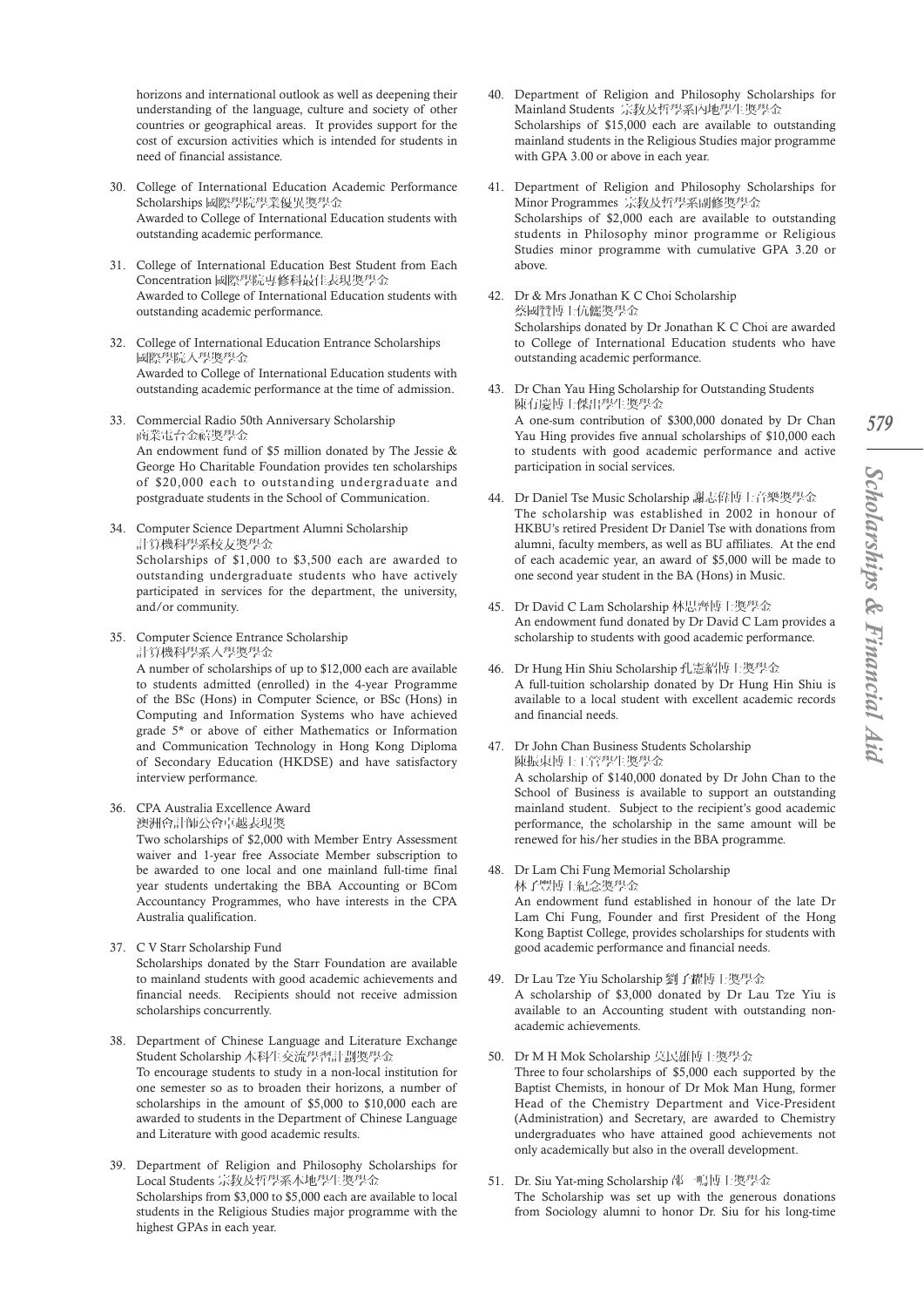dedicated services in the Department of Sociology, HKBU before his retirement in 2012. Two scholarships up to \$5,000 each are presented annually to two Year II students (one from BSocSc in Sociology or BSocSc in Sociology and BEd in Liberal Studies Teaching, and one from BSocSc in China Studies—Sociology Option) who have achieved the highest cumulative GPA at the end of Semester 2 in Year I.

- 52. Dr Stephen Hui–Physical Education and Recreation Management Scholarship 許士芬博士康體科獎學金 An endowment of \$1 million allocated from the Dr Stephen Hui Centre Endowment Fund provides scholarships to a Year I male student and a Year I female student who obtain the best results in their first semester examination in the BA (Hons) in Physical Education and Recreation Management programme.
- 53. Dr Stephen Wing Chiu Leung Scholarship 梁泳釗醫生獎學金 An endowment fund donated by Dr Stephen Wing Chiu Leung provides scholarships for Year I students with academic merits and graduates of Pui Ching Middle School.
- 54. Dr Stephen Wing Chiu Leung Memorial Scholarship 梁泳釗醫生紀念獎學金 A scholarship of \$10,000 donated by the family of Dr Stephen Wing Chiu Leung is available to a student who has achieved excellent academic results.
- 55. Dr Woo Hon Fai Memorial Scholarship 胡漢輝博士紀念獎學金 An endowment fund established by Madam Woo Yeung Ming Lau provides a scholarship to a Year II student in Business with academic merits and financial needs.
- 56. Eden & Ling Kwok Scholarship 郭中鄭齡獎學金 A one sum contribution of \$100,000 donated by Prof and Mrs Ng Ching Fai provides an annual scholarship of \$4,000 to a full-time undergraduate or postgraduate student with disabilities, good academic standing and financial need.
- 57. Elite Athletes Charitable Trust Scholarships 精英運動員慈善獎學金 A scholarship of \$10,000 donated by the Elite Athletes Charitable Trust is available to students studying the Bachelor of Social Sciences in Sport and Recreation Leadership with outstanding sport and academic performance.
- 58. Emperor Foundation Scholarship 英皇慈善基金獎學金 A scholarship of \$10,000 donated by the Emperor Foundation is available to a full-time undergraduate student with excellent academic achievement.
- 59. Eric Henry Liddell Memorial Scholarship 李愛銳紀念獎學金 In memory of the famous Scottish track and field athlete and missionary Mr Eric Henry Liddell, a scholarship fund of \$500,000 donated by Mr Wong Nga Chung has been set up to provide scholarships for both associate degree and undergraduate students who are members of the Hong Kong Team and have excellent achievements in international sports competitions.
- 60. Eu Yan Sang Scholarship for Pharmacy 余仁生中藥課程獎學金

Five scholarships of \$10,000 each donated by Eu Yan Sang Charitable Foundation are available to one fulltime undergraduate student of each study year class of the Bachelor of Pharmacy (Hons) in Chinese Medicine programme with good academic performance and active participation in community activities related to Chinese medicines.

- 61. Excellence in Technology Innovation and Commercialization Scholarship Award Scheme A number of scholarships are open for competition for undergraduate students (except for final year students) undertaking a science-related degree in Hong Kong, with outstanding academic performance and all-rounded development.
- 62. ExxonMobil Scholarship for Energy & Environmental Studies 埃克森美孚能源及環境研究獎學金 Two scholarships of \$5,000 each are available to full-time undergraduate or postgraduate students in Geography (with interest in Energy or Environmental Studies) with outstanding academic results and good character.
- 63. Fan Siu Tsun Scholarship 菁華中醫學院一范兆津中醫獎助學金 A scholarship of \$11,000 donated by Mr Fan Sai Yee and the Ching Wah Chinese Medical Institute is available to a final year Chinese Medicine student with academic merits and financial needs.
- 64. Hall Scholarship for Outstanding Freshmen 優秀新生本科生宿舍住宿獎學金 A scholarship is available for each of the five faculties/ schools (Arts, Bus, CMed, SocSci, Comm/VA). The amount of the scholarship will fully cover the residential fees for the scholarship recipients to live in one of the four Student Residence Halls in their first year.
- 65. Hall Scholarship Scheme 大學宿舍獎學金計劃 A maximum of fifteen scholarships are available to local students with good academic performance admitted to the Bachelor of Science degree programme via JUPAS. Recipient will be granted one-year hall residence for free.
- 66. Hang Seng Bank Community Service Scholarship 恆生銀行社會服務獎學金 Two scholarships of \$20,000 each donated by the Hang Seng Bank are available to local undergraduate students who have achieved a GPA of 3.30 or above and contributed not less than 100 hours of recognized voluntary services on an annual basis.
- 67. HKBU Admission Scholarship Scheme for Outstanding Local Students 香港浸會大學優秀本地生入學獎學金計劃 One-off scholarships in the amount equal to one-year tuition fee are available to new 4-year curriculum entrants admitted to HKBU via JUPAS. Eligible candidates should have obtained Level 5\*\* in two HKDSE subjects, plus Level 5 or above in three other HKDSE subjects, to be chosen from any subjects in Category A.
- 68. HKBU Chapter of Beta Gamma Sigma (BGS) Scholarship Two scholarships are available to undergraduate BGS members who demonstrate excellence in academic achievement and extra-curricular activities and with good character. The students should have achieved the top two highest cumulative GPA in the preceding academic semester immediately following their admission as BGS members.
- 69. HKBU Outstanding Student Leaders Award 香港浸會大學傑出學生領袖獎 Twelve scholarships of \$5,000 each are available to full-time year II or above undergraduates of UGC-funded programmes who have: (a) satisfactory academic performance; (b) good attitude and communication skills; and (c) strong leadership qualities as demonstrated in extra-curricular activities.
- 70. HKBU Scholarship in Historical Studies 香港浸會大學歷史學獎學金 A sum of \$125,000, donated by President Albert S C Chan, provides an annual scholarship for a fourth year History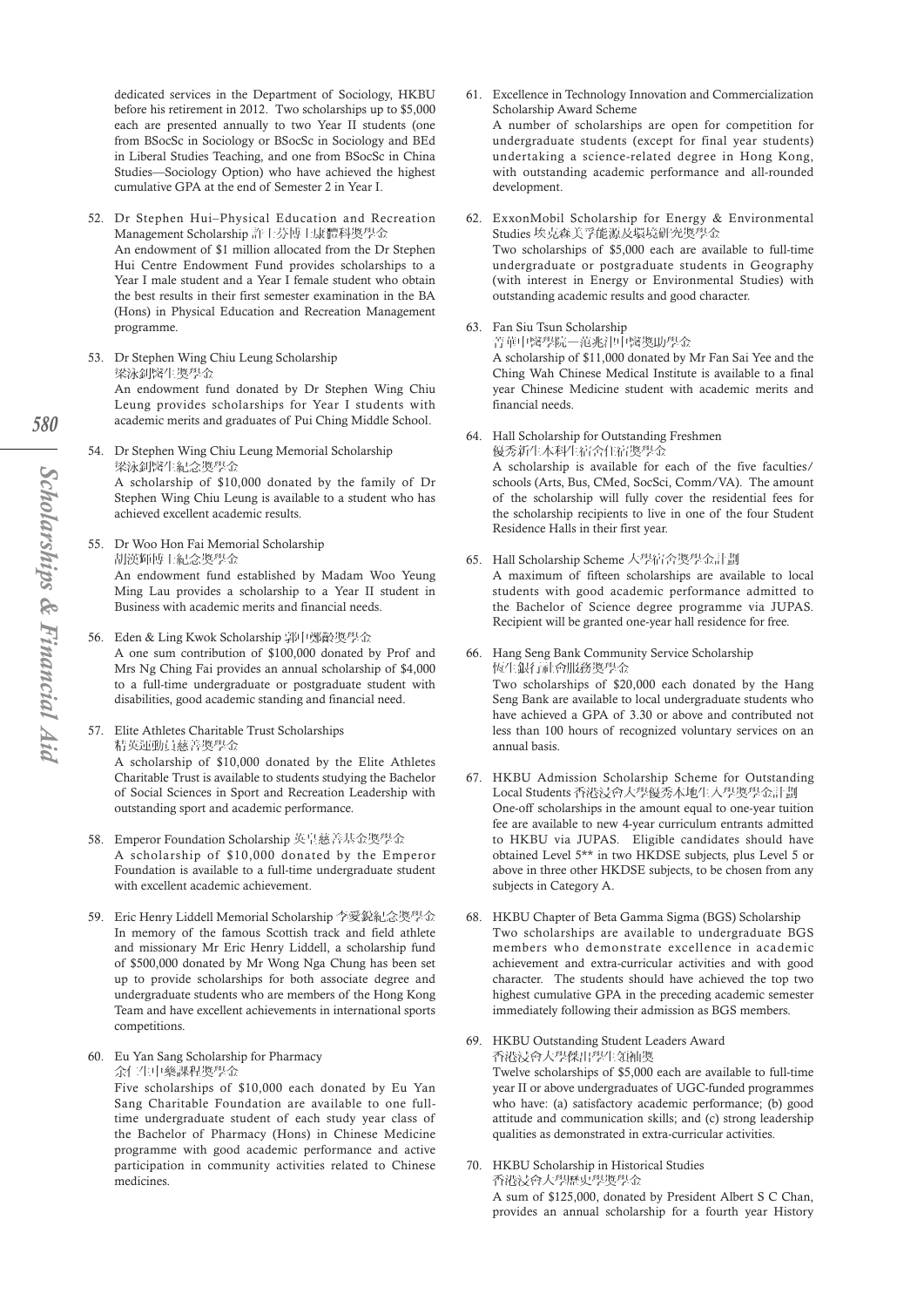student who has achieved the best academic results in his or her third year of undergraduate studies. The recipient of this annual scholarship must have enrolled in one of the following degree programmes: (1) BA (Hons) in History; (2) BSocSc (Hons) in China Studies—History Option; (3) BA (Hons) in History and BEd (Hons) in Liberal Studies Teaching.

- 71. HKSAR Government Reaching Out Award 香港特別行政區政府外展體驗獎 Scholarships of \$10,000 each are available to outstanding students participating in learning, internship or service programmes which are mainly course or placement related as well as national, regional and international events and
- competitions that are conducted outside Hong Kong. 72. HKSAR Government Scholarship 香港特別行政區政府獎學金 A scholarship fund established by the HKSAR Government

awards scholarships to outstanding local and non-local students. The scholarship will be tenable for the normal duration of the study programme concerned and renewable annually subject to satisfactory academic performance of the recipients.

- 73. HKSAR Government Talent Development Scholarship 香港特別行政區政府才藝發展獎學金 Scholarships of \$10,000 each are available to outstanding students who have demonstrated achievements or talent in the following non-academic areas: (a) Sports and games; (b) Music and performing arts; (c) Culture, arts and design; or (d) Innovation, science and technology.
- 74. HKSAR Government Targeted Scholarship 香港特別行政區政府獎學金

A scholarship fund established by the HKSAR Government awards scholarships to outstanding non-local students from ASEAN countries, India and Korea. The scholarship will be tenable for the normal duration of the study programme concerned and renewable annually subject to satisfactory academic performance of the recipients.

- 75. Hong Kong & Kowloon Electrical Appliances Merchants Association Limited Scholarship 港九電器商聯會獎學金 An endowment fund of \$200,000 donated by the Hong Kong & Kowloon Electrical Appliances Merchants Association provides two scholarships for students with outstanding performance in courses related to electrical studies.
- 76. Hong Kong Association of University Women Scholarships 大學婦女會香港協會獎學金 Scholarships of \$5,000 each donated by the Hong Kong Association of University Women are open for competition to all full-time female undergraduate students who have achieved outstanding academic results.
- 77. Hong Kong Baptist University Alumni Association–Alumnus Edmund Cheung Shang Kang Scholarship 香港浸會大學校友會一張瀋剛校友獎學金 An endowment fund donated by Mr Edmund Cheung Shang Kang provides a scholarship to a student with academic merits and financial needs.
- 78. Hong Kong Baptist University Alumni Association Scholarship 香港浸會大學校友會獎學金 An endowment fund established by the Hong Kong Baptist University Alumni Association provides a scholarship to support a needy student with academic merits.
- 79. Hong Kong Baptist University Geography Alumni Scholarship 浸大地理系畢業同學獎學金 Scholarships donated by the Geography alumni are available to undergraduate students with good academic merits in the Department of Geography (including students in China Studies—Geography Option).

80. Hong Kong Children's Choir Scholarship 香港兒童合唱團獎學金 A maximum of two scholarships of \$10,000 each are

available to local full-time undergraduate student of the Department of Music and priority will be given to students with voice major.

- 81. Hong Kong Chiu Chow Chamber of Commerce Limited Scholarship 香港潮州商會獎學金 Four scholarships of \$5,000 each donated by the Hong Kong Chiu Chow Chamber of Commerce Limited are available to students with good academic merits.
- 82. Hong Kong Electric Scholarships for Energy & Environmental Studies 香港電力能源及環境研究獎學金 Two scholarships of \$5,000 each are available to fulltime local undergraduate or postgraduate students who have achieved outstanding academic results in energy or environmental studies.
- 83. Hong Kong Institute of Certified Public Accountants (HKICPA) Scholarship 香港會計師公會獎學金 Two scholarships of \$6,000 each are available to two non-final year Accounting students with good academic achievements. Scholarship recipients must accept the condition to take the Institute's Qualification Programme as their first professional accounting examination after graduation.
- 84. Hong Kong Institute of Human Resource Management Student Scholarship 香港人力資源管理學會獎學金 A scholarship donated by the Hong Kong Institute of Human Resource Management is available to a student majoring in Human Resources Management who has good academic achievements, aspires to be an HR practitioner after graduation, and possesses leadership through active participation of extra-curricular activities and community services.
- 85. Hong Kong Management Association–Information Technology Management Club Scholarship 香港管理專業協會一資訊科技研究社獎學金 A scholarship of \$6,000 is available to a student studying in Computing Studies, Computer Science, Information Technology and Services, or related programmes.
- 86. Hong Kong Management Association–Personnel Management Club Scholarship 香港管理專業協會一人事管理研究社獎學金 A scholarship is available to an outstanding Year III student majoring in Human Resources Management. Selected applicants will be invited to make individual presentations
- 87. Hong Kong Mediation and Arbitration Centre Scholarship 香港調解仲裁中心獎學金 A scholarship of \$10,000 is available to a full-time local Year II or above undergraduate students with cumulative GPA 3.20 or above. Preference would be given to students with outstanding non-academic achievements, as well as good understanding and interest in mediation and arbitration.

before a selection panel.

- 88. Hong Kong Translation Society F C Lo Scholarships 香港翻譯學會羅富昌獎學金 A scholarship of \$5,000 donated by the Hong Kong Translation Society is available to a final year student in Translation who has achieved outstanding academic results, especially in Translation.
- 89. H P Shang Star and Super Star Admission Scholarship 尚漢備商管生 Star 及 Super Star 入學獎學金 Scholarships donated by Mr. Dickson Shang are available to new entrants admitted to the BBA programme via JUPAS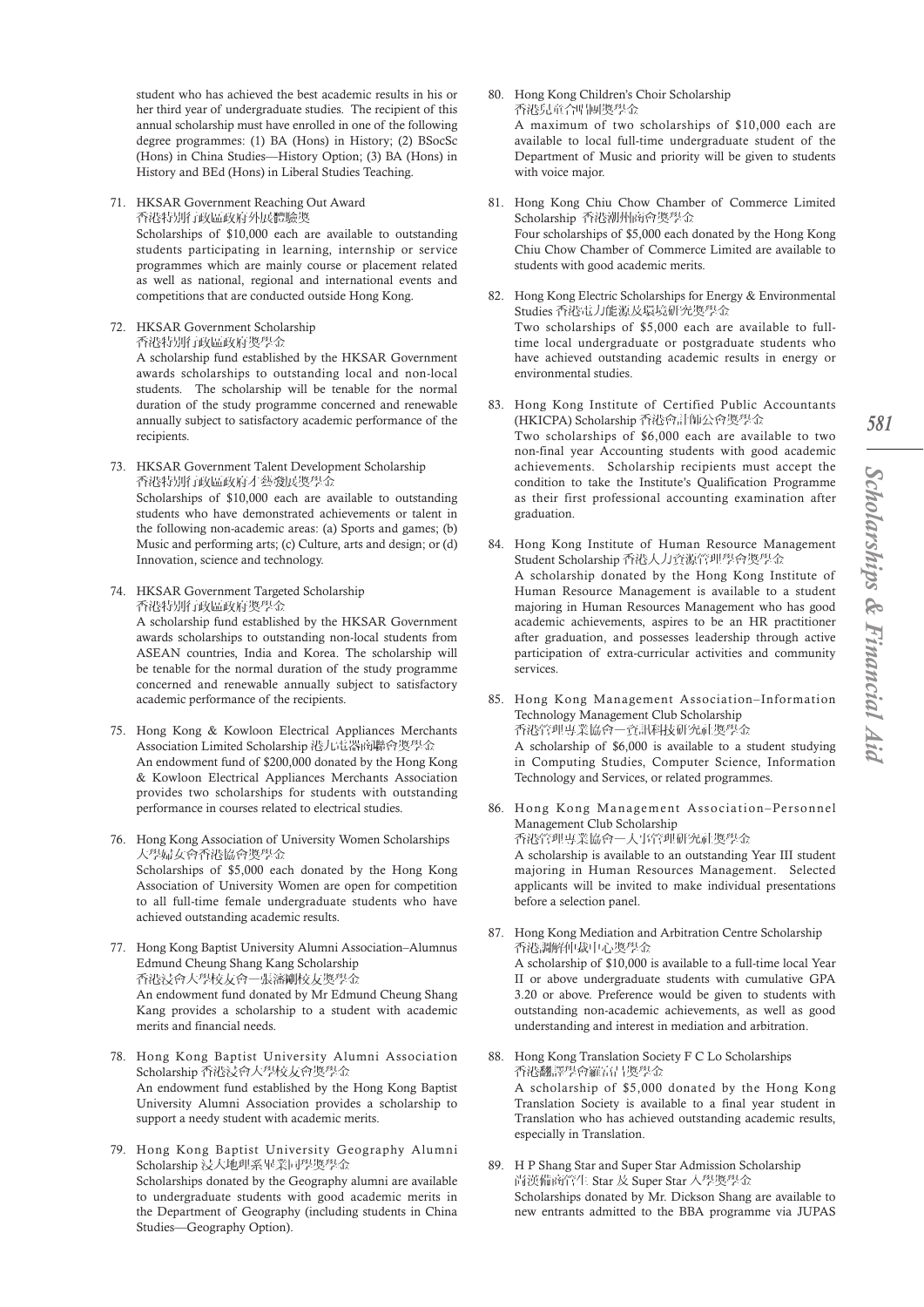who obtain one or two Level 5\* or above in HKDSE and meet other awarding criteria. The scholarships will cover up to two-year tuition fees (Year I and Year II).

90. HSBC Scholarships

The following scholarships, donated by the Hongkong Bank Foundation, are available to undergraduate students in selected disciplines with a minimum GPA of 3.70. Candidates are required to compete with students of other institutions in Hong Kong and attend a panel interview held by the Foundation.

- a)*HSBC Hong Kong Scholarship*: Scholarships for local students.
- b) *HSBC Overseas Scholarship Scheme*: Scholarships for nonfinal year outstanding and financial needy students who will spend a year of full-time study at one of the designated overseas universities.
- c) *HSBC Scholarship for Students with Disabilities*: Scholarships for local students with disabilities.
- 91. Hsin Chong–K N Godfrey Yeh Education Fund (Student Programme) 新昌一葉庚年教育基金獎學金 A scholarship of \$21,000 donated by the Incorporated
	- Trustees of Hsin Chong–K N Godfrey Yeh Education Fund is available to a financial needy student who will take up the exchange programme.
- 92. Humanities Programme Scholarship 人文學課程獎學金 The scholarship is to reward students in Humanities who have excelled in their studies and encourage them to achieve better academic results. The Scholarship will be given out at a yearly-basis according to the students' GPA calculation.
- 93. Hung Heung Lam Memorial Scholarship 孔香林紀念獎學金 An endowment fund of \$500,000 donated by Chi Tao Charitable Foundation provides three scholarships of \$5,000 each for Communication Studies students with outstanding academic performance and active participation in community services.
- 94. Innovation and Technology Scholarship Award Scheme 創新科技獎學金計劃

A number of scholarships of up to \$150,000 each are open for competition from local undergraduate students (except for first and final year students) undertaking a sciencerelated degree in Hong Kong, with outstanding academic performance and all-rounded development.

95. InterCham Scholarship

Scholarships contributed by InterCham, an informal group of 27 international chambers of commerce and business associations in Hong Kong, are open for competition from undergraduates in Hong Kong who study in business management-related fields, show outstanding academic achievement, and have financial needs.

96. Jackie Chan Charitable Foundation Scholarships 成龍慈善基金獎學金 Six scholarships of \$9,000 each donated by the Jackie Chan

Charitable Foundation are available to students with good academic achievements in the Academy of Film.

- 97. Journalism Scholarship 新聞系獎學金 Seven scholarships of \$10,000 each supported by the Department of Journalism are available to Journalism students with outstanding academic performance. Recipients should not receive other scholarships concurrently.
- 98. Kam Ngan Stock Exchange Scholarship 金銀證券交易所獎學金 An endowment fund donated by the Kam Ngan Stock Exchange Limited provides a scholarship to a BBA student with academic merits.
- 99. Kan Hing Communication Scholarship 勤興傳理獎學金 Three scholarships of \$10,000 each are available to Year III DGC students with outstanding academic performance (cumulative GPA 3.00 or above) in the final semester.
- 100. Kathy King Alumni Scholarship 冼鳳琼校友獎學金 The following scholarships, donated by Ms. Kathy King, are available to BBA HRM students with cumulative GPA of 3.00 or above:
	- a) Scholarships of \$15,000 each for Year I students and \$21,250 each for Year II students are available to two Year I and two Year II BBA HRM students with excellent academic performance and good character.
	- b) A scholarship of \$10,000 is available to a Year I BBA HRM student with excellent academic performance, good character and who will study in Australia as an exchange student.
- 101. Kowloon Chamber of Commerce Scholarship 九龍總商會獎學金

Four scholarships of \$5,000 each are available to students with good academic performance and good character in the School of Business, Department of Chinese Language and Literature, or Department of Social Work.

- 102. Kum Shing Group Scholarship Fund for Mainland Students 金城營造集團優秀內地生獎學金 An endowment fund of \$3 million set up by Kum Shing Group provides two scholarships of around \$60,000 each to one Year I and one Year II full-time mainland students with
- 103. Lee Koon Shin Scholarship

outstanding academic performance.

Six scholarships of \$10,000 each are available to outstanding students pursuing Environmental Studies or the Chinese Medicine programme.

- 104. Lee's Scholarship in Accountancy Four scholarships of \$10,000 each are available to outstanding students of the BBA (Hons) in Accounting programme and the Bachelor of Commerce (Hons) in Accountancy programme.
- 105. Lei Yue Mun Hoi Bun School Scholarship 鯉魚門海濱學校獎學金 An endowment fund of \$550,000 donated by the former

Lei Yue Mun Hoi Bun School provides two scholarships for an outstanding undergraduate student and a postgraduate student studying Education programme with enthusiasm about education.

106. Li & Fung Scholarships 利豐獎學金

An endowment fund of \$8,000,000 donated by the Li & Fung Foundation provides scholarships to undergraduates to support them while spending up to a year of studies in non-local universities to gain a deeper understanding of their chosen fields of study, to broaden their horizons and to explore different cultures.

- 107. Li Po Chun Charitable Trust Fund Undergraduate Scholarships 李寶椿慈善信託基金獎學金 Seven scholarships of \$20,900 each donated by the Li Po Chun Charitable Trust Fund are awarded to newly admitted Year I students with good entrance result and outstanding academic performance in their first semester.
- 108. Lo Ka Chow Memorial Scholarship 盧家騶紀念獎學金 An endowment fund of \$125,000 donated by Lo Ka Chow Memorial Foundation provides a scholarship of \$5,000 to a student with academic merits.
- 109. Luk Yin Memorial Scholarship 陸賢紀念獎學金 An endowment fund of \$125,000 donated by Mr Luk Siu Keung in memory of his father provides two scholarships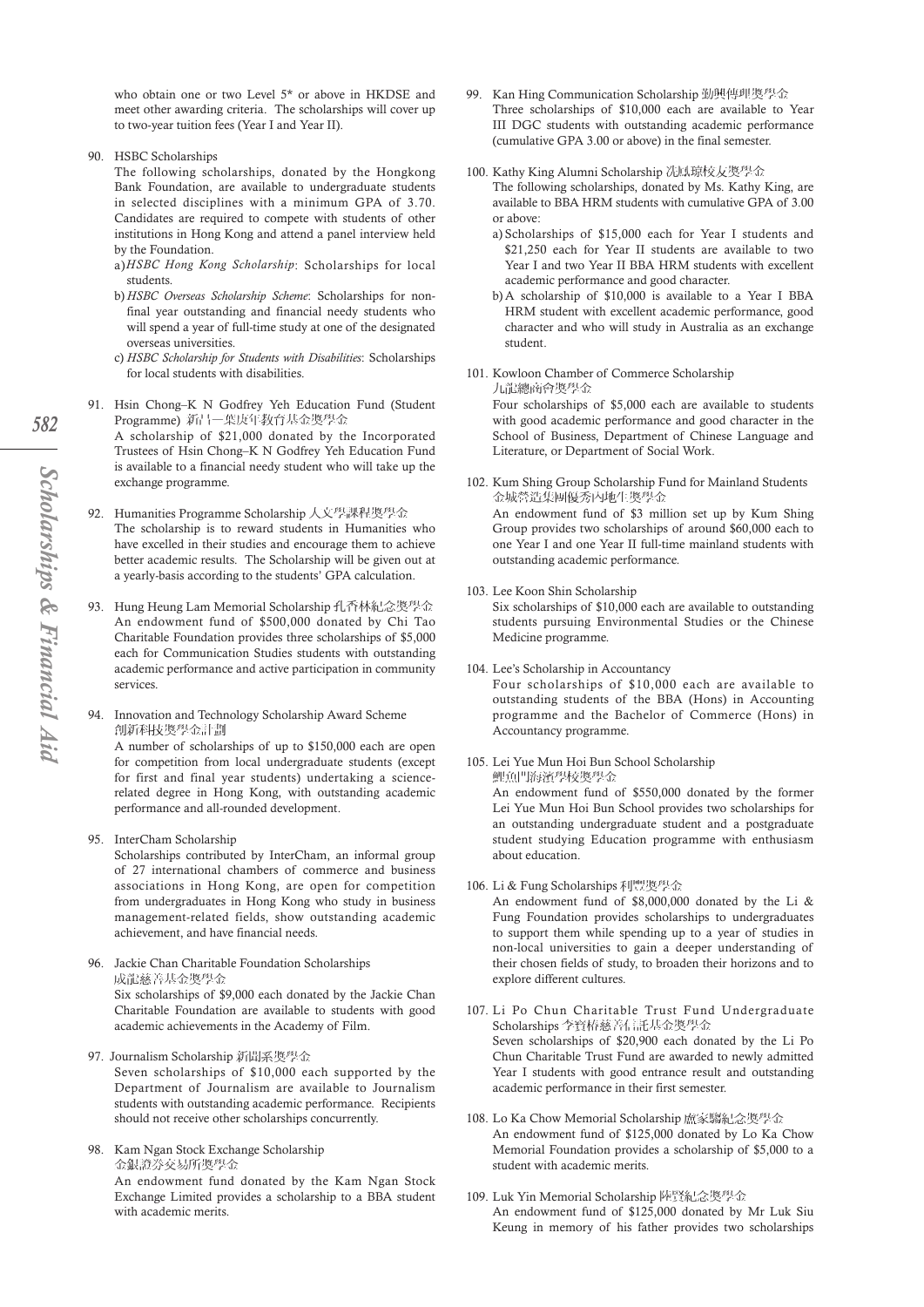*583*

to a student in Geography major and a student in Religious Studies major.

- 110. Madam Chow Leung Oi Scholarship 周梁愛女士獎學金 A scholarship of \$5,000 donated by Prof Larry C H Chow and Mr Alex C Y Chow to commemorate their late mother is awarded to a China Studies student with academic merits and active participation in programme-related activities.
- 111. Madam Esther M W Wong Scholarship 黃美慧女士獎學金 A scholarship of \$5,000 is available to full-time local undergraduate or postgraduate Social Work students with outstanding academic performance, financial needs, personal qualities and non-academic achievements.
- 112. Madam Hui Tang Shing Yan Scholarships 許鄧成仁女士獎學金 A trust fund of \$200,000 donated by Dr Stephen S F Hui provides scholarships for students with good academic performance, good conduct and financial needs.
- 113. Madam K S Fung Wu Memorial Scholarships 伍馮桂嬋女士紀念獎學金 An endowment fund of \$100,000 donated jointly by Dr Wu Yee-sun and Dr Wu Jieh-yee of Wing Lung Bank Limited in honour of the late Mrs K S Fung Wu provides scholarships to needy students with academic merits.
- 114. Madam K Y Hui Memorial Scholarship A scholarship is awarded to a final year student studying Stylistics and Comparative Literature in the English Language and Literature programme with the highest GPA in the major courses in Year I and II.
- 115. Madam Po Chun Leung Memorial Scholarship A scholarship of \$4,000 is awarded to a final year local student studying Literature or Stylistics and Comparative Literature in the English Language and Literature programme with the highest major cumulative GPA attained in the first semester of the student's final year of study.
- 116. Madam Shao Shu Lung Memorial Scholarship 蕭瑞麟女士紀念獎學金 A fund of \$100,000 donated by Prof Clara W C Ho and her husband Dr Ho Koon Piu in memory of their late mother/mother-in-law Madam Shao Shu Lung, provides a scholarship for a second year History student who has achieved the best academic results in his or her first year of undergraduate studies.
- 117. Madam Tsui Yeung Suk Wah Scholarship 徐楊淑華女士獎學金

An endowment fund donated by Madam Tsui Yeung Suk Wah provides a scholarship to a Christian student with good academic standing and financial needs.

- 118. Metropolitan Attachment Programme (MAP) Scholarships Scholarships are offered to outstanding participants of MAP who have good academic achievements, active participations in university and other activities, and financially needy and/ or nominated by respective schools/faculties/academy.
- 119. Miss Leung Pui Han Scholarship 梁佩嫻女士獎學金 A scholarship of \$25,000 donated by the charitable Miss Leung Pui Han Scholarship Fund is available to a local student with academic merits and financial needs.
- 120. Mr & Mrs Arthur Lau Scholarship 劉聚富先生夫人獎學金 A sum of \$125,000 donated by Mr and Mrs Arthur C F Lau provides a scholarship for a third year History student who has achieved the best academic results in his or her second year of undergraduate studies.
- 121. Mr & Mrs Eddy & Carol Tsang Scholarship An endowment fund of \$150,000 donated by Mr & Mrs Tsang provides three scholarships of \$5,000 each to Accounting students with outstanding academic performance.
- 122. Mr & Mrs Franco Cutrupia Mainland Students Scholarship 古楚璧伉儷內地生獎學金 Two scholarships of \$125,000 each donated by Mr Franco Cutrupia and Mrs Pauline Wei Cutrupia are available to newly admitted needy mainland students who come from remote and less privileged provinces. Annual renewal of the scholarship will be subject to outstanding academic performance.
- 123. Mr & Mrs Lau Chor Tak Scholarship Scheme for Outstanding Mainland Students 劉佐德伉儷優秀內地學生獎學金計劃 An endowment fund of \$3 million set up by Fung Shing Land Investment Company Limited provides two scholarships of \$75,000 each to one Year I and one Year II full-time mainland students with outstanding academic performance.
- 124. Mr & Mrs Poon Kei Chak Scholarship 潘機澤伉儷獎學金 An endowment fund of \$500,000 set up by Mr and Mrs Poon Kei Chak provides two scholarships of \$10,000 each to local undergraduate students with financial needs.
- 125. Mr & Mrs Simon Suen Scholarship for Outstanding Students 孫少文伉儷傑出學生獎學金 A sum of \$250,000 donated by Mr Simon Suen provides five scholarships of \$10,000 each to students with good academic performance and active participation in social services.
- 126. Mr & Mrs Sydney S O Au Memorial Scholarships 區紹安先生夫人紀念獎學金 Three scholarships of a total of \$50,000 donated by Mr and Mrs Zachary C S Hsu in memory of the late Mr and Mrs Sydney S O Au are awarded to needy Christian students with positions in church, preferably Baptist Church.
- 127. Mr Ho Chi Wong Memorial Scholarship 何智煌先生紀念獎學金 An endowment fund of \$200,000 donated by Mr & Mrs Lo Ngok Yang provides a scholarship of \$6,000 to a Year II or above undergraduate student in Social Work.
- 128. Mr Huang Yu-jen & Madam Huang Peng Hua-chu Whole-Person Memorial Scholarship 黃宇人先生及黃彭華琚女士全人教育紀念獎學金 A scholarship is awarded to a student in the Department of Computer Science who have achieved a GPA of 3.00 or above and assumed the role of President/Vice-president in the HKBU Computer Society.
- 129. Mr Hui Po Wan Memorial Scholarship 許步雲先生紀念獎學金

A scholarship of \$5,000 is available to an outstanding Year III student in the Literature concentration of the English Language and Literature programme with the highest cumulative GPA (which should be over 3.00) in his/her second year of study.

130. Mr K K Ip Memorial Scholarship

A scholarship is available to a final year student studying Stylistics and Comparative Literature of the English Language and Literature programme with the highest cumulative GPA attained in the first semester of the student's final year of study.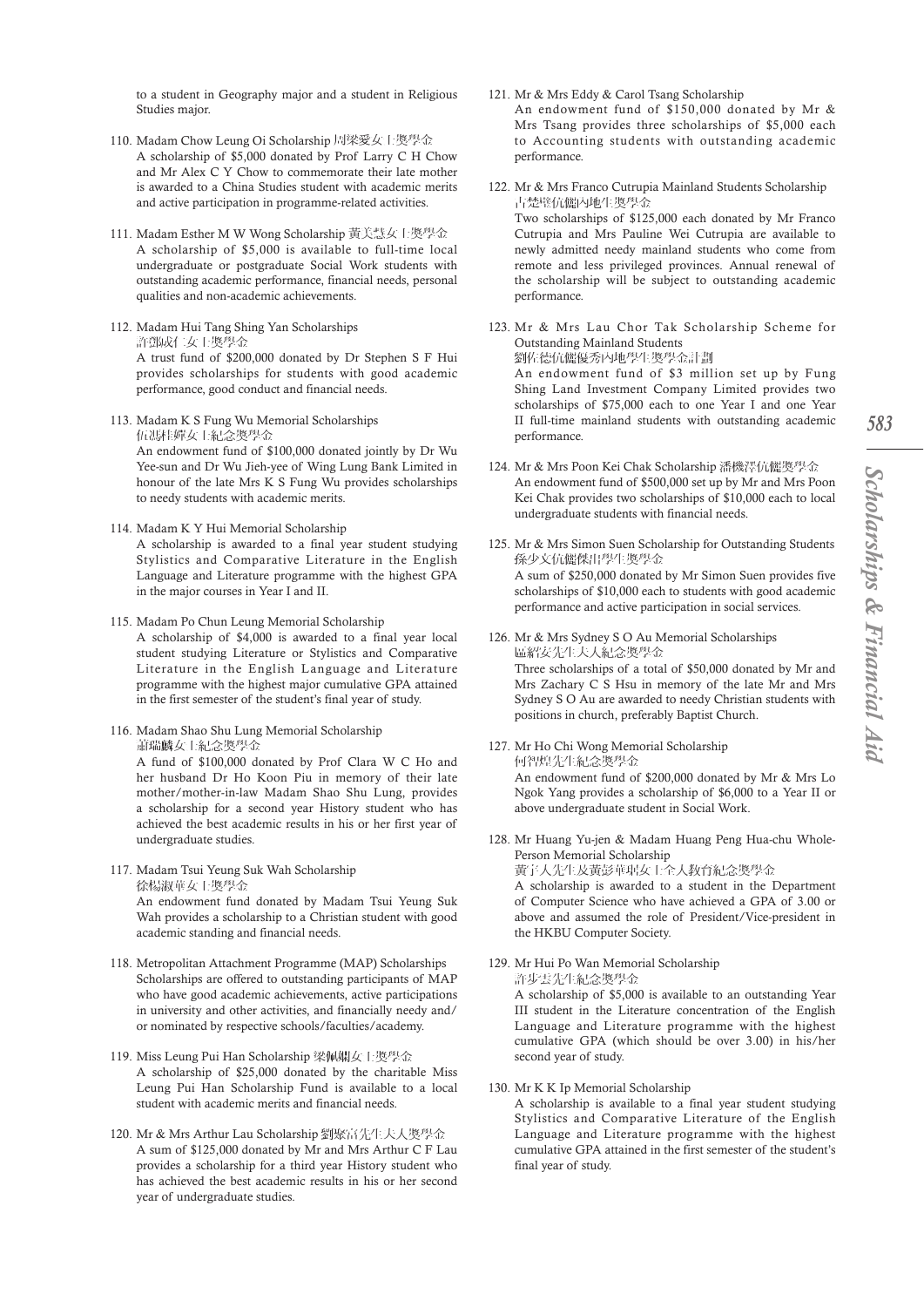131. Mr Lee Dao Bon Scholarship for Outstanding Arts Students 李道邦先生文學院優秀學生獎學金

A scholarship of \$40,000 donated by Mr Lee Dao Bon is awarded to an undergraduate student of the Faculty of Arts who obtains the top cGPA, which must be 3.00 or above, in the first three semesters and has successfully acquired financial assistance from the "Tertiary Student Finance Scheme—Publicly-funded Programmes (TSFS)" of the HKSAR.

- 132. Mr Liu Hao Tsing Scholarship Fund
	- 劉浩清優秀學生獎學金

An endowment fund of \$1 million set up by Mr Liu Hao Tsing provides two scholarships of \$25,000 each to students with outstanding academic performance.

133. Mr Lui Ming Fong Memorial Scholarships 呂明晃先生紀念獎學金

An endowment fund of \$200,000 donated by Mr Lui Shu Ying and Mr Wu Yee Sun in memory of the late Mr Lui Ming Fong provides scholarships to students with good academic performance and good character.

134. Mr Peter Pun Chiu Yin Journalism Scholarships 潘朝彥先生新聞獎學金

An endowment fund of \$641,147 in memory of Mr Peter Pun Chiu Yin, the late chief editor of *Wah Kiu Yat Po*, provides scholarships to Journalism students of the School of Communication who have completed their Year I studies with excellent achievements.

135. Mr Tam Po Kwan Memorial Scholarships 譚寶鈞先生紀念獎學金

> An endowment fund of \$500,000 established by relatives and friends in memory of Mr Tam Po Kwan, the founder of the Chinese Medical Institute in Hong Kong provides two scholarships to students of the Bachelor of Chinese Medicine and BSc (Hons) in Biomedical Science.

136. Mr Wong Hung Wai Memorial Scholarship 黃鴻輝先生紀念獎學金

An endowment fund of \$100,000 was established to provide scholarships for needy students with academic merits.

137. Mr Wong Kwok Shuen Memorial Scholarship 王國璇先生紀念獎學金

An endowment fund established in memory of the late Mr Wong Kwok Shuen provides scholarships for deserving students.

138. Mr Wong Ting Chung Scholarship for Outstanding Business Students 王庭聰先生商學院學生獎學金

A one sum of \$250,000 donated by Mr Wong Ting Chung provides five scholarships of \$10,000 each to BBA students with good academic achievements and active participation in social service.

- 139. Mr Yu Shao Shing Memorial Scholarship 虞兆興先生紀念獎學金 A scholarship of \$6,000 donated by Yung Yu Community Welfare Limited in memory of the late Mr Yu Shao Shing is available to a student with outstanding academic performance, good personalities and financial needs.
- 140. Mr Zhang Da Peng Scholarship for Outstanding Arts Students 張大朋先生文學院優秀學生獎學金

A scholarship of \$40,000 and a scholarship of \$20,000 donated by Mr Zhang Da Peng is awarded to undergraduate students of the Faculty of Arts who obtain the highest and second highest cGPA, which must be 3.00 or above, in the first three semesters and has successfully acquired financial assistance from the "Tertiary Student Finance Scheme— Publicly-funded Programmes (TSFS)" of the HKSAR.

141. Mrs Hui Ng Lai Wah Memorial Scholarship 許吳麗華女士紀念獎學金

142. Mrs Lee Mang Pew Memorial Scholarship

A scholarship of \$5,000 is awarded to an outstanding Year III student in the Comparative Literature concentration of the English Language and Literature programme with the highest cumulative GPA (which should be over 3.00) in his/ her second year of study.

李孟標夫人紀念獎學金 An endowment fund donated by Dr Lee Mang Pew provides a scholarship to a female student with academic merits and good character.

- 143. Mrs Leung Tong Pom-Sum Memorial Scholarship 梁唐本琛女士紀念獎學金 Two scholarships of \$5,000 each donated by the Geography alumni are available to Geography students with academic merits.
- 144. Mrs Shuen Cheung Mo-hang Outstanding Student Scholarship 孫張慕嫻傑出學生獎學金 A scholarship of \$10,000 is available to a full-time

undergraduate student who is in his or her second year or above and possesses a cumulative GPA of 3.20 or above in their previous academic year, as well as an outstanding record in social service in the same academic year.

145. Ng Ching Fai and Angeline Ng Scholarship 吳清輝郭蜀華獎學金

A scholarship of \$10,000 is available to a student from the Department of Music or the Department of Physical Education in alternate. The student should be of good academic standing and has significant accomplishments as well as contributions to the Department and/or the University.

146. Nong's Scholarship 農本方獎學金

Nine scholarships, ranging from \$5,000 to \$7,000, donated by Nong's Company Limited are available to nine outstanding students, one student from each study year, of the Chinese Medicine programme and Pharmacy programme.

- 147. North Point Baptist Church–Miss Blanche Groves Scholarship 北角浸信會顧佩蘭女士獎學金 A scholarship of \$5,000 donated by the North Point Baptist Church is available to a Christian female student with academic merits and financial needs.
- 148. Okukubo Scholarship for Pharmacy in Chinese Medicine 奧窪伉儷中藥課程獎學金 An endowment fund of US\$100,000 donated by Mr and Mrs Okukubo provides four scholarships to outstanding students of the Pharmacy programme who have obtained a cumulative GPA of 3.20 or above in their studies.
- 149. Outstanding BBA Student Leader Scholarship 傑出商管牛領袖獎學金 The School of Business will award two scholarships of \$3,000 each to BBA students of at least Year III standing who can demonstrate strong leadership abilities through continuous service to the School/University/community.
- 150. Outstanding Integrated Communication Management Programme Graduate Scholarship Four scholarships are awarded to outstanding Integrated Communication Management Programme graduates with academic merit and all-round performance.
- 151. Outstanding Student Scholarship 傑出學生獎學金 Scholarships at \$3,000 each are awarded to Year II (for 4-Year Curriculum) Computer Science and Computing Studies programmes students with semester GPA of 3.40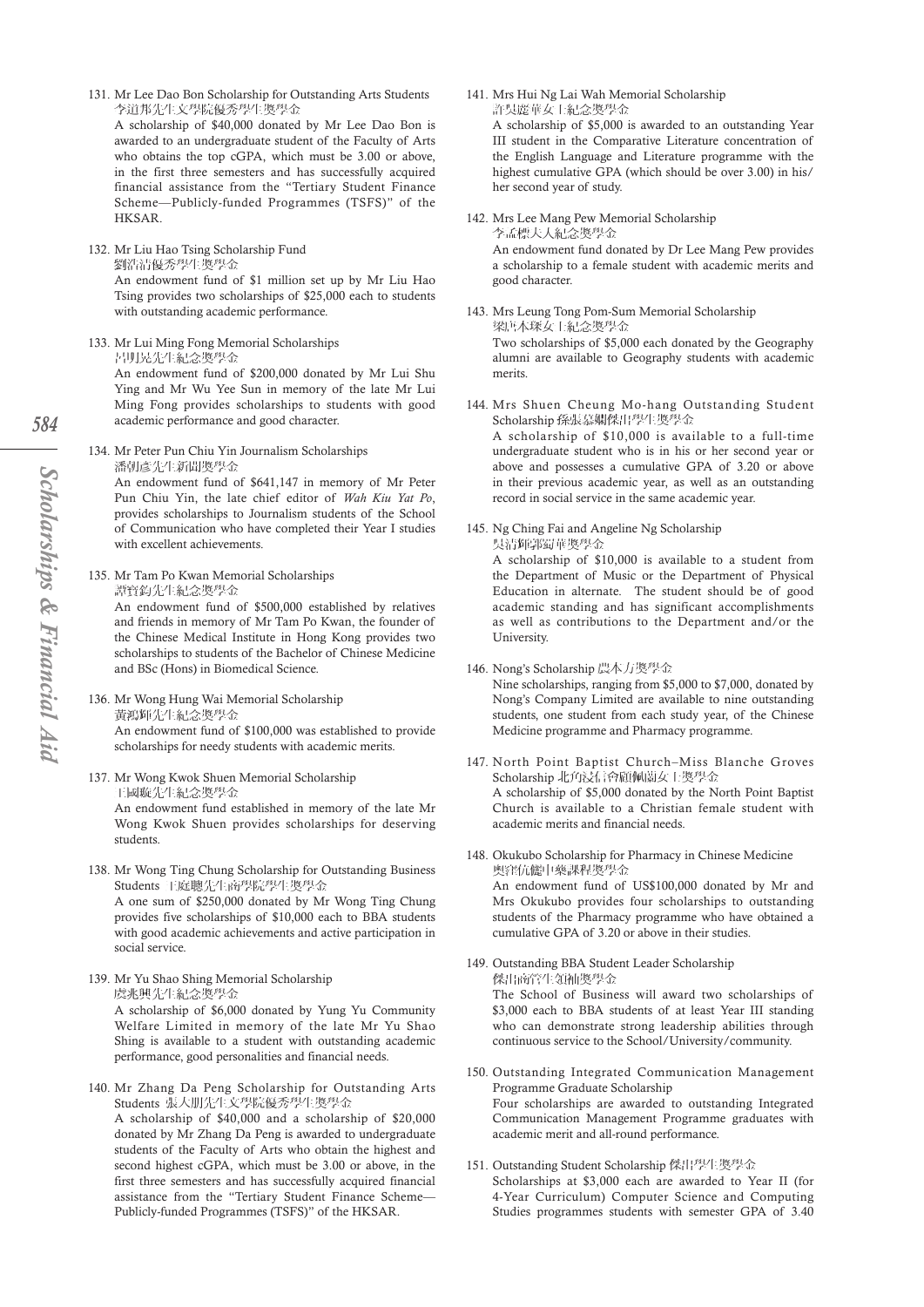- 152. Padma & Hari Harilela Scholarship Fund for Outstanding Students 夏利萊博士伉儷優秀學生獎學金 An endowment fund of \$5 million donated by Dr & Mrs Hari Harilela provides ten scholarships of \$25,000 each to Year II or above students who have outstanding academic performance, strong leadership abilities, extensive general knowledge, high civic mindedness and excellent communication skills.
- 153. Pak Shing Tong Scholarship 百成堂獎學金

Two scholarships of \$10,000 each donated by Pak Shing Tong Ginseng Company Limited are available to two students (one in Chinese Medicine and one in Pharmacy) who have the best academic results in the course of Chinese Materia Medica.

154. Patrick Wong CPA Limited Scholarship 黃龍德會計師事務所有限公司獎學金

A scholarship of \$10,000 is available to a full-time local Accounting student who is in his/her Year II or above and possesses outstanding academic achievements with cumulative GPA 3.00 or above.

155. Paul & Martha Hackett Memorial Scholarship 夏保羅先生夫人紀念獎學金

A scholarship established with income generated from the donation by American Baptist churches, the Hackett family and friends is awarded to one Year II Sociology student and one Social Work student who have achieved good academic performance, served as a positive role model for peers in active learning, and provided dedicated service to the community.

156. Paul C K Wong Memorial Fund 黃鎮強紀念獎學金

Scholarships donated by the family of Mr Paul C K Wong are awarded to Geography undergraduate student(s) who is/are: (1) physically challenged and have a good academic record; (2) in the absence of (1), other students with an outstanding academic record or with excellent extra-curricular services to the community.

157. PCCW Scholarship 電訊盈科獎學金

programmes.

Two scholarships of \$10,000 each donated by the PCCW are available to one student majoring in Computer Science or Computing Studies and one Communication student majoring in Journalism with outstanding academic performance.

- 158. Pisces Biology Scholarships 生物學獎學金 An endowment fund of \$181,395 donated by a Christian provides two scholarships to outstanding students in Biology.
- 159. POAD Scholarships A one sum donation of \$100,000 donated by POAD Group Limited provides two scholarships of \$5,000 each to Year II or above outstanding Communication students studying in Integrated Communication Management and PRA
- 160. Power Assets Scholarships 電能實業獎學金 Five scholarships of \$10,000 each donated by the Power Assets Holdings Limited are available to BBA students who have obtained a cumulative GPA of 3.20 or above and have outstanding non-academic and other achievements.
- 161. PricewaterhouseCoopers Scholarship Programme 羅兵咸永道會計學優異獎計劃 Eight awards, including an award of \$30,000 and seven awards of \$10,000 each, are open for competition by outstanding full-time undergraduate local students in any

Business disciplines from any universities in Hong Kong who have completed their first year's studies. Successful candidates will be offered an internship opportunity with PricewaterhouseCoopers' overseas or Hong Kong office.

- 162. Prof Jane Lai Scholarship 黎翠珍教授獎學金 A total sum of \$19,000, donated by a group of staff members in honour of Prof Jane Lai, provides a scholarship to a Translation student who produces the best Honours Project.
- 163. Prof Jerry W Barrett Scholarship 白智理教授獎學金 An endowment fund donated by a group of staff members in honour of Prof Jerry Barrett provides scholarships to distinguishing students.
- 164. Professor Herbert H Tsang Scholarships 曾憲博教授獎學金 An endowment fund of \$2 million in recognition of Prof Herbert Tsang's contribution to the University was set up to provide the following scholarships:
	- a) A number of scholarships up to \$12,500 each to students in selected programmes of the School of Continuing Education and the United International College.
	- b) Six scholarships of \$20,000 each to students who obtain the highest cumulative GPA after completing Year I and Year II of their undergraduate studies.
- 165. Professor Kelly Kao Memorial Scholarship 高美蓮教授紀念獎學金 A fund of \$100,000 donated by Prof Mayching Kao and her

siblings in memory of their late sister Miss Kelly M L Kao, former Assistant Professor in the School of Communication, provides scholarships to one or two outstanding students in the Digital Graphic Communication Option.

- 166. Providence Foundation Combined Scholarships and Bursaries 悟宿基金會獎助學金 A number of combined scholarships and bursaries ranging from \$5,000 to \$12,000, donated by the Providence Foundation, are available to students with not only good academic performance and all-rounded development, but
- 167. Ralph Yoars Memorial Scholarship 邱立安紀念獎學金 An endowment fund donated by Mrs Betty Yoars, friends and relatives of Mr Yoars established a scholarship for a Christian student recommended by the Chaplain's Office.

also with financial needs.

- 168. Rotary Club of Kowloon Scholarship 九龍扶輪會獎學金 An endowment fund donated by the Rotary Club of Kowloon provides a scholarship to a student with good academic standing.
- 169. Rotary Club of Peninsula Scholarship 半島扶輪社獎學金 An endowment fund donated by the Rotary Club of Peninsula provides a scholarship to a student with good academic standing.
- 170. Scholarships for Academic Excellence in Psychology Scholarships set up by the BSocSc (Hons) in Psychology programme are available to outstanding students studying this programme.
- 171. Scholarship for Computer Science Non-JUPAS School Recommendation Scheme A number of scholarships of up to \$12,000 each are available to newly admitted students through the Non-JUPAS School Recommendation Scheme with outstanding academic performance in their associate degree/higher diploma programme and good interview performance.
- 172. Scholarship for Prospective English Teachers 教育局準英語教師獎學金 Scholarships set up by the Education Bureau of the HKSAR Government to enhance the professionalism of English

*585*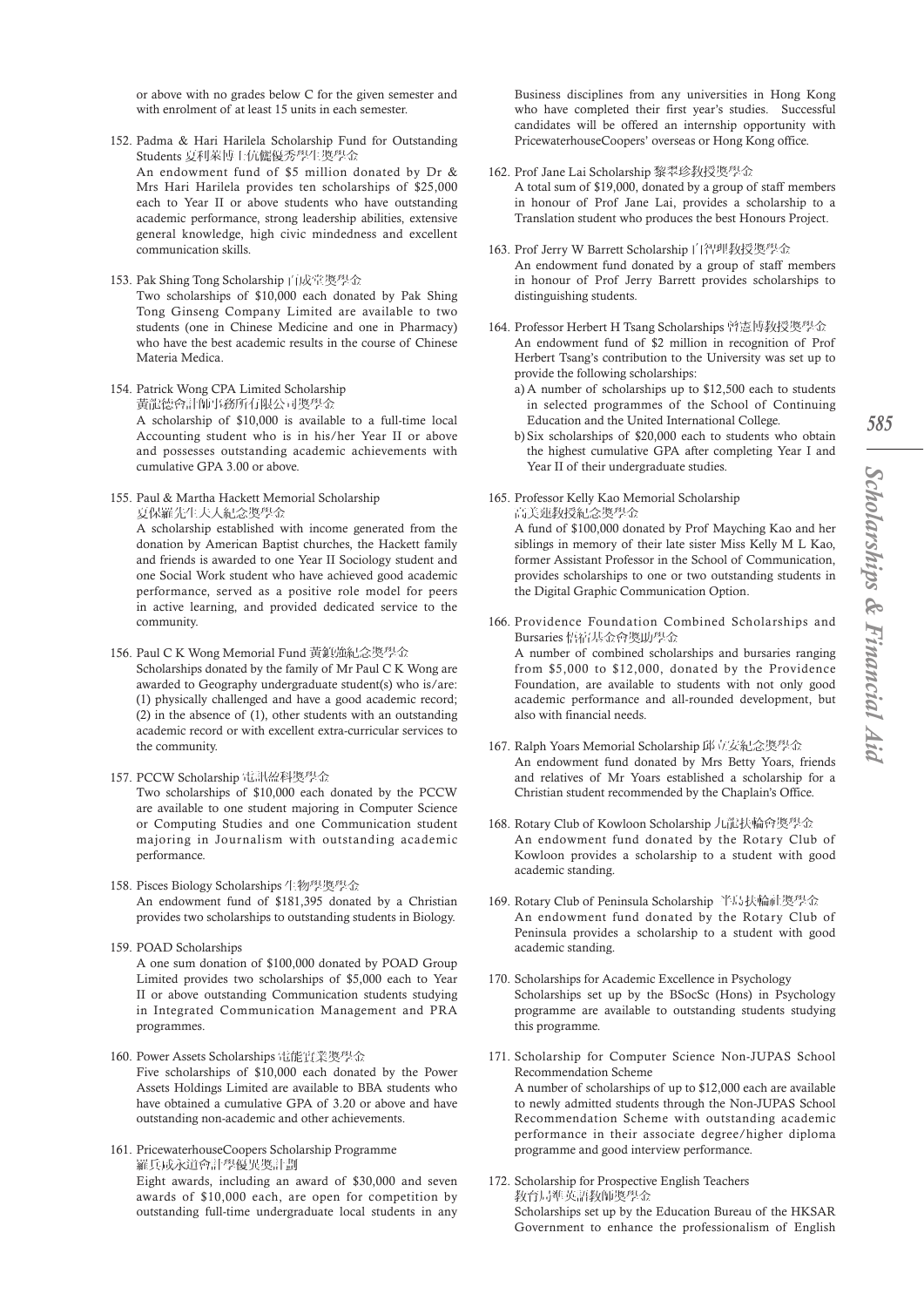language teachers in Hong Kong are open for competition to all full-time first year undergraduate and postgraduate students who pursue relevant programmes which will qualify them to become English language teachers in Hong Kong on graduation.

- 173. Scholarship for Sport and Recreation Leadership Programme A scholarship is available for outstanding students studying the Sport and Recreation Leadership programme.
- 174. Scholarship on "Leadership in Music Ministry" A scholarship of \$3,000 donated by Prof Lam Kit Chun is awarded to a Christian student who has good academic achievements (GPA 2.70 or above) and selected by the Chaplain Office.
- 175. Scholarship on "Leadership in Putonghua Fellowship" A scholarship of \$3,000 donated by Prof Lam Kit Chun is awarded to a Christian student who has good academic achievements (GPA 2.70 or above) and selected by the Chaplain Office.
- 176. School of Business Exchange Scholarship for Outstanding Business Students / Exchange Award 工商管理學院傑出商管生海外留學獎學金 海外留學獎學金 A maximum scholarship amount of \$20,000 each, depending

on the exchange destination, will be awarded in addition to the University's exchange sponsorship to qualified business undergraduates to support them to study overseas via the Student Exchange Programme or the summer programmes recognized by the School.

177. School of Business Scholarship—Best Paper on Business Ethics

An award of \$3,000 is available to a BBA student with the highest score in the honours project written on issues of business ethics. The grade should be at least A-.

- 178. School of Business Star and Super Star Admission Scholarships 工商管理學院 Star 及 Super Star 入學獎學金 Scholarships established by the School of Business are awarded to new entrants admitted to the BBA programme via JUPAS who obtain one or two Level 5\* or above in HKDSE and meet other awarding criteria. The scholarships will cover up to two-year tuition fees (Year I and Year II).
- 179. School of Chinese Medicine Scholarships 中醫及中藥獎學金 Two scholarships of \$40,000 each donated by Mr Yu Yui Chiu are available to one student studying Chinese Medicine and one student studying Pharmacy each year.
- 180. School of Chinese Medicine Scholarships for Mainland Students 中醫藥學院優秀內地學生獎學金計劃 Scholarships donated by the School of Chinese Medicine are available to outstanding mainland students studying Chinese Medicine or Pharmacy.
- 181. School of Communication Admission Scholarship for Outstanding Local Students 傳理學院優秀本地生入學獎學金計劃 The School of Communication offers scholarships of \$30,000 each to the top 12 HKDSE students admitted to the BSocSc in Communication programme (Broad-based admission).
- 182. Science Entrance Scholarship 理學院入學獎學金計劃 Scholarships covering up to two-year tuition fees (Year I and Year II) are available to new entrants admitted to Bachelor of Science degree programme via JUPAS. Eligible candidates should have obtained Level 5\*\* in one or two subjects in HKDSE and met other awarding criteria.
- 183. Self-financing Post-secondary Scholarship Scheme 自資專上獎學金計劃 The Self-financing Post-secondary Scholarship Scheme (SPSS), set up by the HKSAR Government, offers scholarships and awards to outstanding students pursuing full-time selffinanced degree programmes offered at HKBU: a) Outstanding Performance Scholarship b) Best Progress Award c) Talent Development Scholarship d)Reaching Out Award
- 184. Service Learning Programme Scholarship A total sum of \$70,000 donated by Dr Vivienne W M Luk provides scholarships to support full-time Year II and III Business students with active participation in service learning projects and good academic standing.
- 185. Service Learning Programme Scholarships 服務實習計劃 Scholarships up to \$5,000 per month for two months are available to support students in the Religious Studies major programme with good academic standing to participate in service learning programme during the summer months.
- 186. Shun Hing Education and Charity Fund Scholarship 信興教育及慈善基金獎學金 A number of scholarships donated by Shun Hing Education and Charity Fund Limited are available for outstanding students of the Human Resources Management Mentoring Programme.
- 187. Shun Hing Group Scholarship 信興集團獎學金 A scholarship of \$18,750 donated by Shun Hing Education and Charity Fund Ltd is available to a final year China Studies student with outstanding academic achievements.
- 188. Sir Edward Youde Memorial Scholarships and Sir Edward Youde Memorial Scholarships for Disabled Students 尤德爵士紀念基金獎學金及尤德爵士紀念基金殘疾學生獎 學金

Scholarships of \$20,000 each are available to students with good academic performance and active participation in extracurricular activities and community services.

- 189. Sir Tseng Chi Lu Scholarship 陸增祺獎學金 An endowment fund of \$1,000,000 donated by Sir Tseng Chi Lu provides five scholarships of \$5,000 each to mainland students who have achieved the highest cumulative GPA obtained in Year I in the previous academic year.
- 190. Social Sciences Scholarship for Academic Excellence 社會科學院獎學金 (學術優異) Scholarships of \$5,000 each are available to undergraduate students of Social Sciences with outstanding academic performance in their first year of study.
- 191. Social Sciences Scholarship for Community Action 計會科學院獎學金 (計會服務) Scholarships of \$5,000 each are awarded for the best examples of community action by undergraduate students of Social Sciences.
- 192. Social Sciences Scholarship for Global Exchange 社會科學院獎學金 (國際交流) Scholarships in the amount up to \$10,000 each, depending on the region of study, are available to outstanding undergraduate students of Social Sciences with the best examples of participation in and personal growth from global exchange.
- 193. Sponsorships for Outstanding Mainland Students A total sum of \$240,000 donated by Mr Yu Yui Chiu provides four scholarships of \$10,000 each to Year II mainland students with outstanding academic performance.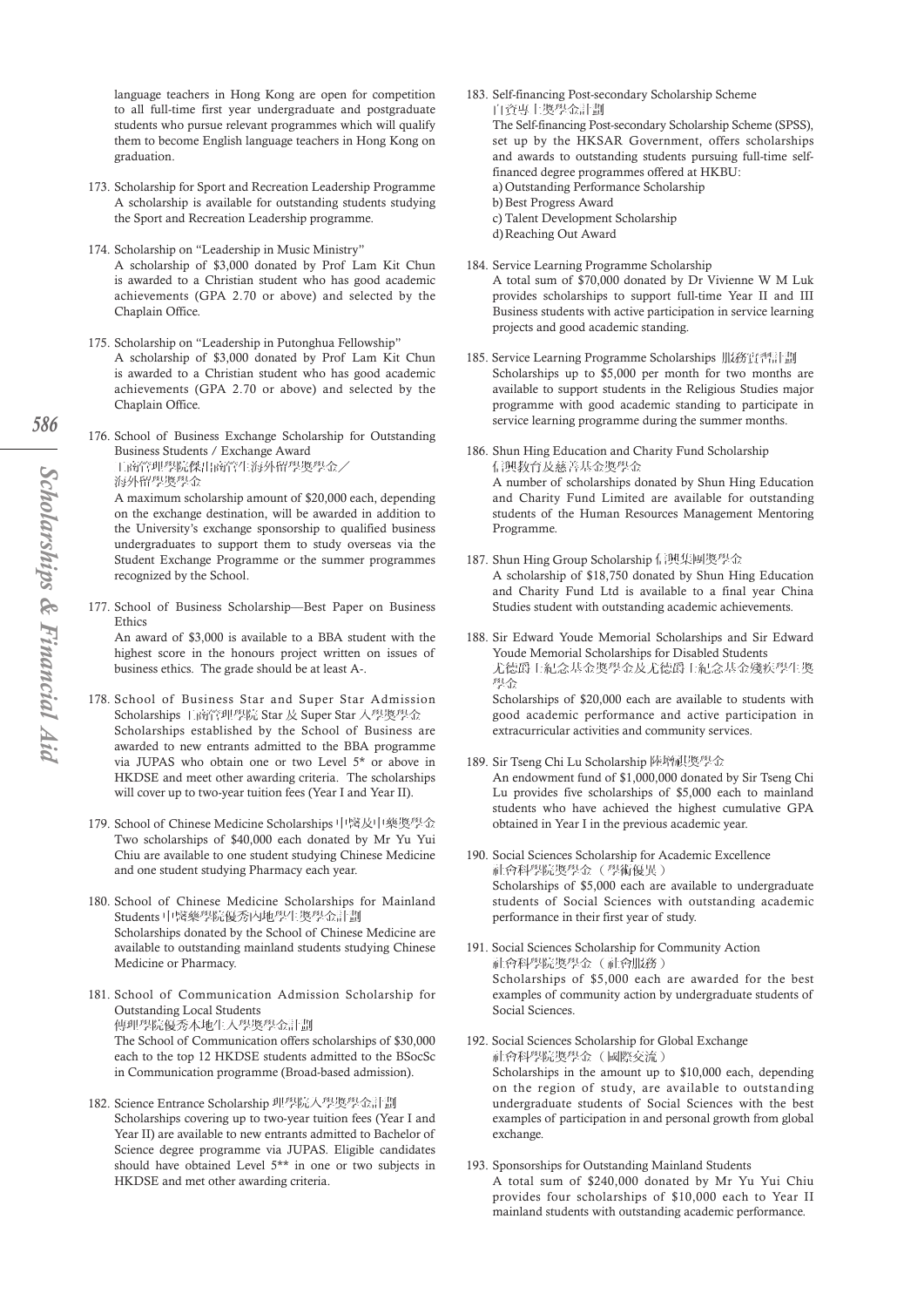- 194. Swire University Scholarship 太古獎學金
- Two full-tuition scholarships donated by John Swire & Sons (HK) Limited are available to students with excellent academic performance, personal qualities and achievements. The scholarship is tenable for the full programme of study subject to satisfactory academic results each year.
- 195. Talented Dragon China Studies Scholarship 華材中研獎學金 Two scholarships of \$5,000 each donated by the Talented Dragon Investment Limited are available to Year I students in China Studies with good academic performance.
- 196. The C I Stapleton Scholarship

Two scholarships of \$50,000 each donated by The Stapleton General Bursary Fund, are awarded to full-time undergraduate or postgraduate students from the Diocesan Boys' School ("DBS"), the Diocesan Girls' School ("DGS") or any school of the English Schools Foundation ("ESF") with outstanding academic achievements. Awardees' age must be 25 or below.

- 197. The Chinese Manufacturers' Association of Hong Kong and Donors Scholarship 香港中華廠商聯合會獎學金 Scholarships donated by the Chinese Manufacturers' Association of Hong Kong and Donors are awarded to students with academic merits and financial needs.
- 198. The Hong Kong Jockey Club Scholarship Scheme 香港賽馬會獎學金計劃 Four scholarships donated by the Hong Kong Jockey Club Charities Trust are awarded to three Year II local and one Year II mainland undergraduate students with excellent academic performance and strong leadership qualities as demonstrated in their involvement in extra-curricular activities and/or community services. Annual renewal of the scholarships is subject to outstanding academic performance.
- 199. The Hong Kong Wong Clan Association Scholarship 香港黃族宗親會獎學金

A scholarship fund of \$200,000 donated by Hong Kong Wong Clan Association provides two scholarships to students whose family name is "黃" with outstanding academic performance.

- 200. The International Institute of Management Scholarships 國際專業管理學會獎學金 Scholarships donated by the International Institute of Management and awarded to College of International Education students with outstanding academic performance.
- 201. The Martin Spurrier Award—An Edelman Asia Pacific Scholarship

Two scholarships of \$50,000 each donated by Edelman Public Relations Worldwide Co. (HK) Ltd are available to Year II undergraduate students studying Public Relations and Advertising in the School of Communication who have excellent academic achievements in Public Relations courses. Successful candidates may be offered an internship opportunity with Edelmen Hong Kong office.

- 202. The Royal Geographical Society (with IBG) Hong Kong Dissertation Scholarship An RGS scholarship of \$10,000 is made available to finalyear Geography students to support their honours project research.
- 203. The Society of Chinese Accountants and Auditors 100th Anniversary Scholarship 香港華人會計師公會 100 週年獎學金

A scholarship of \$5,000 is available to a full-time local final year outstanding BBA Accounting student with cumulative GPA 3.00 or above.

- 204. The Taxation Institute of Hong Kong—CTA Scholarship 香港稅務學會註冊稅務師獎學金 One scholarship of \$5,000 is available to a student of the Department of Accountancy and Law, who has achieved the best result in the course "Hong Kong Taxation".
- 205. Tsim Sha Tsui District Kai Fong Welfare Association Scholarships 尖沙咀街坊福利會獎助學金 An endowment fund of \$200,000 donated by the Tsim Sha Tsui District Kai Fong Welfare Association provides scholarships to deserving students with financial needs and academic merits.
- 206. TVB Scholarships 電視廣播有限公司獎學金 Two scholarships of \$7,500 each donated by the Television Broadcasts Limited are available to students with good academic achievement in the Academy of Film.
- 207. Vincent Woo Scholarship Scheme for Outstanding Mainland Students 胡永輝優秀內地學生獎學金計劃 A total sum of \$1,000,000 donated by Mr Vincent Woo provides four scholarships to Year III mainland students with outstanding academic performance.
- 208. Wei Lun Foundation China Studies Scholarship 偉倫基金中研獎學金 Four scholarships of \$8,000 each donated by Wei Lun Foundation Limited are available to final year students in China Studies with good academic performance.
- 209. Wen Hsin Undergraduate Scholarship 文心獎學金 Three scholarships of \$15,000 each are available to fulltime students of the Department of Chinese Language and Literature who have an average GPA of not less than 3.00.
- 210. Wen Wei Po Scholarships 文匯報獎學金 Four scholarships of \$5,000 each donated by *Wen Wei Po* are available to students who have caring hearts for China and Hong Kong, familiarity with *Wen Wei Po* and good academic achievements in Communication—Journalism Option.
- 211. Wing Lung Bank Admission Scholarship for Business Students 永降銀行商管生入學獎學金 A scholarship of \$80,000 is available to the top university entrant who is admitted via JUPAS to the BBA (Hons) Degree Programme and meets other awarding criteria to support his/her first year of study.
- 212. Wing Lung Bank Scholarship 永隆銀行獎學金 An endowment fund of \$1 million set up by the Wing Lung Bank provides three scholarships of \$15,000 each for Year II or above students with outstanding academic performance.
- 213. Wing Lung Bank Scholarship for Mainland Business Students 永降銀行商管生獎學金 A scholarship of \$140,000 is available to an outstanding Year II mainland BBA student with cumulative GPA of 3.40 or above and good extra-curricular/community service record, and without yearly/renewable stipend study support.
- 214. Wong Li Yuk Ying Star and Super Star Admission Scholarship 黃李玉英商管生 Star 及 Super Star 入學獎學金 Scholarships donated by Mr. Wong Nga Chung are available to new entrants admitted to the BBA programme via JUPAS who obtain one or two Level 5\* or above in HKDSE and meet other awarding criteria. The scholarships will cover up to two-year tuition fees (Year I and Year II).
- 215. Wong May Wai Esther Scholarship for Outstanding Geography Students 黃美慧女士獎學金 This scholarship was donated by Ms. Wong May Wai Esther with the aim of helping outstanding Geography students with financial difficulties while pursuing their studies.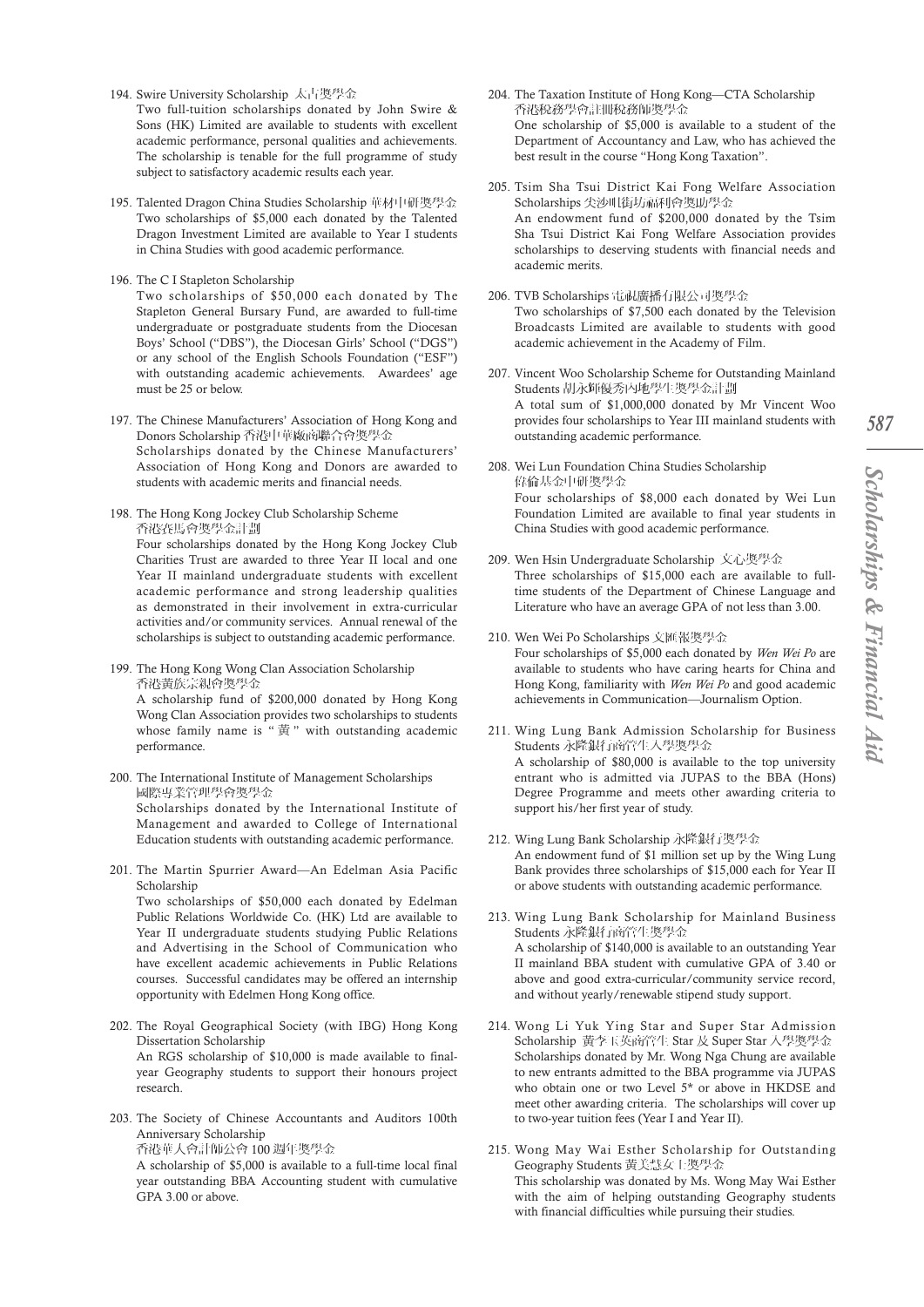- 216. World Communications Year Scholarship 世界通訊年獎學金 An endowment fund donated through the joint effort of the Lion's Club of Mount Cameron and Radio Television Hong Kong provides a scholarship to a student with good academic achievements in Communication.
- 217. Yu E Wisdombody Scholarship 余秋良匯智獎學金 A scholarship donated by Prof Edwin Yu Chau Leung is awarded to a College of International Education student who has outstanding academic performance.
- 218. Yue Yun Hing Sports Scholarships 余潤興運動獎學金 A one sum contribution of \$100,000 donated by Mr Yue Yun Hing provides two scholarship of \$10,000 each to students studying the BA (Hons) in Physical Education and Recreation Management. One scholarship would be given to a final year student with the highest cumulative GPA (calculated up to the first semester of their final year of studies). The other scholarship would be given to a final year student with the best performance in university sports team (provided that the student had been with the team for more than one year).
- 219. Yutron Tech (Hong Kong) Ltd Scholarship 昱忠科技 (香港) 有限公司獎學金 A scholarship of \$5,000 donated by Ms. Au Ching May is available to a Year II undergraduate Communication student with good academic achievements (GPA 3.00 or above), and active participation in community services or extracurricular activities.

## Awards and Prizes

- Action Learning 活動學習計劃 Sponsorships are available to support student activities. Candidates must be full-time students of the Department of Chinese Language and Literature (including undergraduate and postgraduate students).
- 2. Athletic Awards 體育獎

Awards contributed by the Department of Physical Education and Dr Daniel C W Tse are presented to students with good athletic performance and satisfactory academic record, as recommended by the Head of Department of Physical Education.

- 3. Award for Academic Excellence in the Liberal and Cultural Studies Programme Four awards, ranging from \$1,000 to \$3,000, are available to students of the Bachelor of Arts in Liberal and Cultural Studies Programme with outstanding academic performance/ best progress.
- 4. Awards for Outstanding Performance in the IELTS Test for the BCom (Hons) in Accountancy Students Awards up to \$2,500 are awarded to students in the BCom (Hons) in Accountancy programme. Eligible students should have obtained a Band Score of at least 7.5 in the IELTS Test.
- 5. Baptist Chemists Postgraduate Paper Award Supported by the Baptist Chemists, two to three awards of \$1,000 each are granted to Chemistry research postgraduate students in recognition of their best research papers.
- 6. Best Undergraduate Research Project Award Supported by the Baptist Chemists, two to three awards of \$1,000 each are granted to chemistry undergraduate students in recognition of the best project thesis.
- 7. CCUAA Education Foundation Award 全國基督教大學同學會教育基金獎勵計劃 The awards of \$5,000 each serves to sponsor hall residents with financial difficulty, substantial service records in the Halls and good academic achievements.
- 8. Chartered Secretaries Subject Prize 香港特許秘書基金科目獎 A course prize of \$3,500 is awarded to the best BBA student in Company Law.
- 9. CIE IELTS Sponsorship Fund 國際學院國際英語水平測試(雅思)測試資助計劃 The Fund is set up with the aim to give recognition and support to students of College of International Education who have achieved a good result in IELTS. Recipients will obtain full sponsorship of the IELTS test fee.
- 10. CIE Special Recognition Awards 國際學院特別獎 The Awards are set up with the aim to give special recognition to students of College of International Education who have shown remarkable achievements in academic or other areas despite physical or circumstantial challenges.

#### 11. CIMA Prize 特許管理會計師公會獎

A fee waiver prize, which covers first year CIMA subscription fee and registration fee, offered by the Chartered Institute of Management Accountants is available to a student with outstanding academic results in the course Cost and Management Accounting.

- 12. College of International Education Outstanding Service Awards 國際學院傑出服務獎 Awards are given to College of International Education students who have made outstanding achievement in providing service to others.
- 13. College of International Education Special Talent Awards 國際學院特別才能獎 Awards are given to College of International Education students who demonstrate extraordinary talents.
- 14. Cultural Exchange Award Awards of \$2,000 each are available to encourage hall residence learning via meaningful projects and service to peer residents.
- 15. Dr William D Hackett Memorial Prize in Sociology 夏慧欽博士紀念社會學獎 Prizes established with donation by friends in memory of the late Dr William D Hackett (former Head of the Department of Sociology) are awarded to two Year III Sociology students who have demonstrated academic excellence and personal integrity (one from BSocSc in Sociology or BSocSc in Sociology and BEd in Liberal Studies Teaching, and one from BSocSc in China Studies—Sociology Option).
- 16. Excellent Honours Project Award (Language) An award donated by Dr Yang Suying is available for the student who produces the best honours project report of the year in the area of syntax, semantics or language acquisition.
- 17. Hall Awards for Outstanding Residents The awards are established to recognize outstanding residents who have substantial contributions to the Halls in previous residential year(s).
- 18. Hall Fee Awards for SU Student Leaders
	- Awards of one-year hall lodging fee are available to recognize SU student leaders' contribution and substantial responsibilities.
- 19. Henrietta Hall Shuck Memorial Award 叔未士師母紀念獎學金

A donation from the Hong Kong Baptist Mission provides a scholarship for a student with good academic performance and financial needs.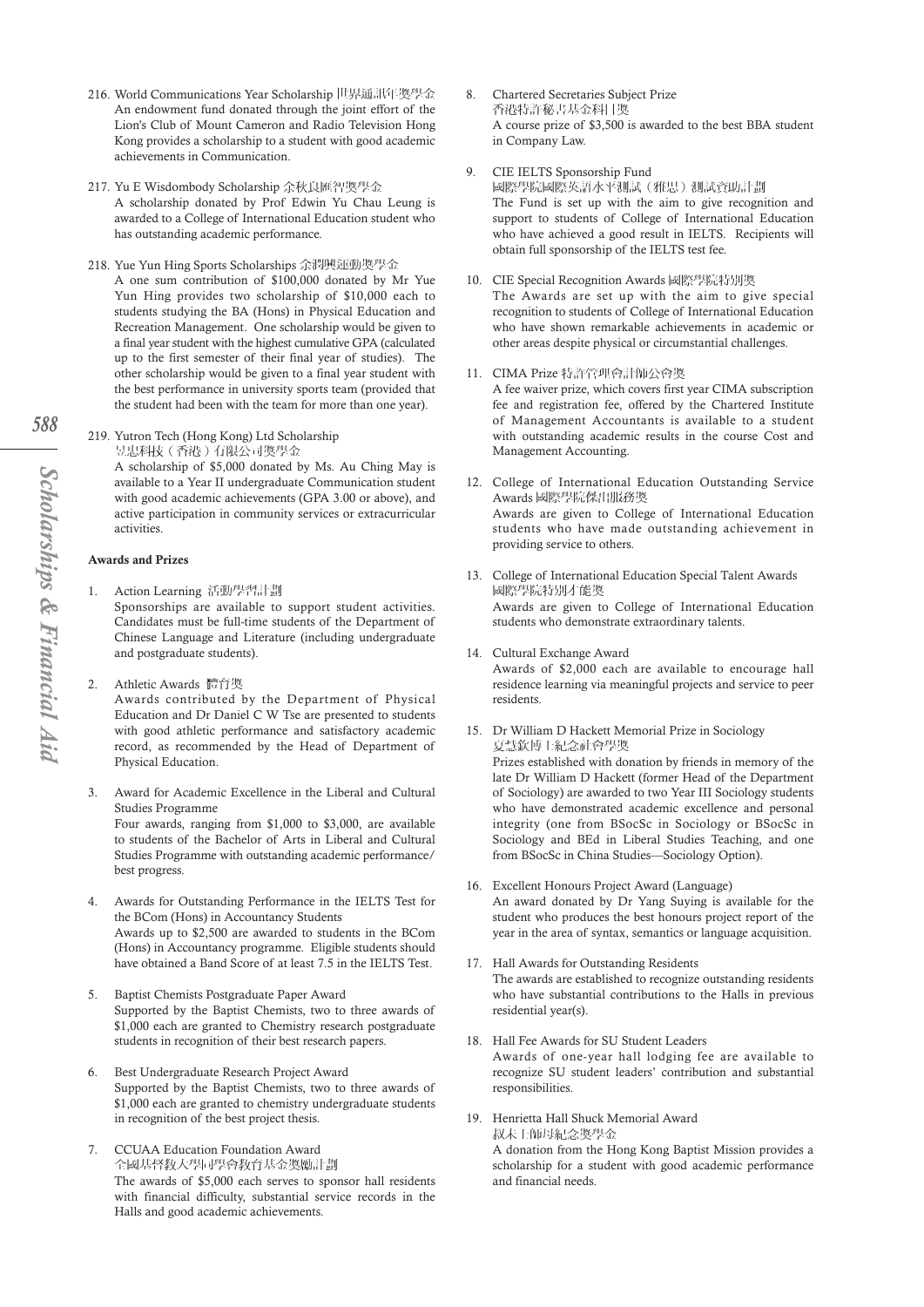- 20. Hong Kong Mediation and Arbitration Centre Professional Award Scheme 香港調解仲裁中心專業獎勵計劃 Training fee waivers are available to full-time local undergraduate or postgraduate students with good academic performance and other non-academic achievements.
- 21. IEEE (Hong Kong Section) Prize Two prizes of \$1,500 each are available for students of Computing Studies or Computer Science.
- 22. Liberal and Cultural Studies Academic Awards Four awards, ranging from \$1,000 to \$3,000, are available to students of the Bachelor of Arts in Liberal and Cultural Studies Programme with outstanding academic performance/ best progress.

23. Madam Shao Shu Lung Memorial Prize (for Postgraduate Students) 蕭瑞麟女士紀念研究生獎學金 An award of \$2,000 is awarded to an MPhil or PhD student in History who has published at least one scholarly article in a well-established refereed journal in the current academic year, and has demonstrated outstanding performance in his or her research.

24. MI Asia Awards

One-year complimentary subscriptions to TIME Magazine and Mag Digest are awarded to all graduates of HKBU (including the School of Continuing Education) with First Class Honour or Second Class Division I Honour.

25. Mr Arthur Lau Award in Gender History 劉聚富先生性別史論文獎

An award of \$2,000 is awarded to a final year undergraduate or graduate student who demonstrates excellent knowledge of and insight on gender history, preferably within the premodern era. Graduate recipients should have published scholarly articles on gender history in well-established journals, whereas undergraduate recipients should have produced outstanding honours projects on gender history and have enrolled in either the BA (Hons) in History degree programme or the BSocSc (Hons) in China Studies—History Option degree programme.

26. Mr Hsu Yu Memorial Prize in Literature 徐訏先生紀念文學獎

The Hsu Yu Memorial Fund established by students of Chinese Language and Literature in memory of the late Mr Hsu Yu (former Head of the Department) provides prizes to Year II or III students of Chinese Language and Literature who won the essay writing competition organized by the Department.

- 27. Mr Li Men Jan Prize in Mathematics 李文贊先生獎學金 Prizes established by friends and colleagues in honour of Mr Li Men Jan, former head of Department of Mathematics, are given to one or more Mathematics students every year.
- 28. Outstanding Achievement Award Under MBA Outstanding Achievement Award Scheme, a number of awards are given to the MBA graduates who have developed excellence in scholastic performance, managerial skills, leadership ability, social responsibility, and commitment and contribution to the programme, the University, the business community and society.
- 29. Providence Foundation Outward Bound Leadership Training Awards 悟宿基金外展領袖訓練獎勵計劃 Awards of \$3,500 each donated by Providence Foundation are available to students who are selected to participate in a seven-day training programme offered by the Outward

Bound School.

- 30. Sir Edward Youde Memorial Awards for Disabled Students 尤德爵士紀念基金殘疾學生獎 Awards in recognition of their individual merits and academic achievements are provided to students with disabilities in the purchase of educational aids for their studies.
- 31. Summer Internship (Mainland)

Two awards of \$6,000 each supported by the Baptist Chemists are granted to chemistry undergraduate students to support their summer internship in the Mainland. Chemistry alumni will provide additional funds for covering students' accommodation and meals.

- 32. The Baptist Convention of Hong Kong Outstanding Student Awards 香港浸信會聯會傑出學生獎 Seven awards of \$1,000 each donated by the Baptist Convention of Hong Kong are awarded to students with outstanding performance in academic studies and extracurricular activities.
- 33. The Chow Brothers Education Fund Honours Project Award Two awards of \$5,000 each donated by Prof Larry C H Chow and Mr Alex C Y Chow are available to a final-year student in Geography who has good performance in his/her honours project.
- 34. The Edmund A Anderson Prize in Sociolinguistics A one sum donation of \$10,000 is available to provide a prize of \$1,000 in alternate years in recognition of an outstanding honours project submitted by an undergraduate student of potential writing on a topic within the subfield, broadly defined, of sociolinguistics.
- 35. Wofoo Foundation Outstanding Leaders Awards 和富慈善基金傑出領袖獎 Maximum 10 Gold (\$10,000 each) and 20 Silver (\$5,000 each) awards donated by the Wofoo Foundation are provided to outstanding students whose demonstration on leadership, service and civic education have made a significant impact within the University and the community.

# Bursaries

1. Apple Grant 蘋果助學金

An annual fund of \$40,000 donated by the Apple Daily Charitable Foundation provide eight bursaries of \$5,000 each to local students with financial difficulties and under 25 years of age.

- 2. Bachelor of Commerce (Hons) in Accountancy Bursary Bursaries set up by the Bachelor of Commerce (Hons) in Accountancy are available to its students with financial needs.
- 3. BOCHK Charitable Foundation–HKBU Bursary 中銀香港慈善基金一香港浸會大學助學金 Ten bursaries of \$5,000 each donated by the BOCHK Charitable Foundation are available to undergraduate students of the School of Business with satisfactory academic performance and financial needs.
- 4. Chiap Hua Cheng's Foundation Bursaries 捷和鄭氏基金助學金 Twenty-five bursaries of \$5,000 each are granted to students with proven financial needs and with satisfactory academic performance.
- 5. City Lions Club of Hong Kong Bursary 香港城市獅子會助學金 An endowment fund of \$55,000 established by the City Lions Club of Hong Kong, provides a bursary for a Year I student with financial needs and satisfactory academic performance in the first semester of his or her first year of study.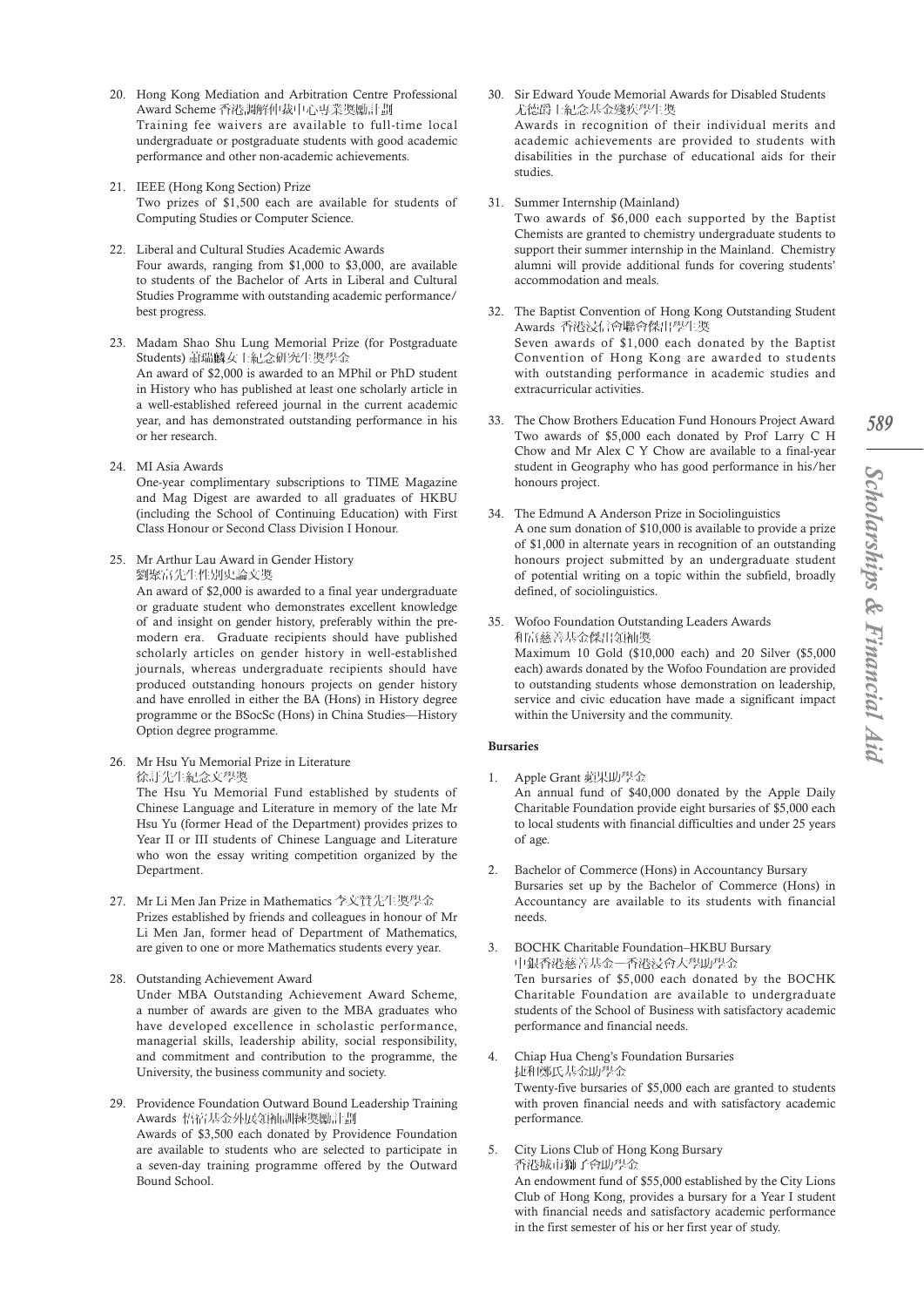6. College of International Education Bursaries 國際學院助學金

Bursaries donated by Mr Chia Kok Onn and Mrs Miranda Kwok in memory of the late Mr Oswald T W Kwok and Truth Cornerstone Baptist Church are available to College of International Education students who experience financial difficulties.

- 7. Drs Richard Charles & Esther Yewpick Lee Charitable Foundation Subsidy Subsidies donated by the Drs Richard Charles & Esther Yewpick Lee Charitable Foundation are available for students with genuine financial needs to support their participation in certain overseas field trips/extra-curricular activities.
- 8. Hall Fee Bursary Financial assistance equivalent to the hall fees of 1 semester is available to undergraduate halls residents with genuine financial difficulties.
- 9. Hong Kong & Macau Taiwanese Charity Fund~Angel Care~ Students Assistance Projects 港澳台灣慈善基金會~ Angel Care ~助學專案 Bursaries of \$5,000 each donated by the Hong Kong & Macau Taiwanese Charity Fund Limited are available to students with financial needs.
- 10. Hong Kong Institute of Certified Public Accountants (HKICPA) Bursaries 香港會計師公會助學金 Four bursaries of \$5,000 each donated by the Hong Kong Institute of Certified Public Accountants (HKICPA) are available to Accounting students with genuine financial hardship and satisfactory academic performance.
- 11. Hsin Chong–K N Godfrey Yeh Education Fund Bursaries 新昌一葉庚年教育基金助學金 Twenty-two bursaries of \$7,000 each donated by the Incorporated Trustees of Hsin Chong–K N Godfrey Yeh Education Fund are provided to students with proven

financial needs and satisfactory academic performance.

- 12. Jackie Chan Charitable Foundation Bursaries 成龍慈善基金助學金 An annual donation of \$100,000 made by the Jackie Chan Charitable Foundation provides 10 bursaries of \$10,000 each to students in self-funded Higher Diploma programmes of the Academy of Film, who have financial needs and satisfactory academic performance.
- 13. K S Lo Foundation Bursary 羅桂祥基金助學金 Twelve bursaries of \$8,000 each donated by K S Lo Foundation are available to students who have financial needs and satisfactory academic performance.
- 14. Madam Lo Fong Shiu Po Memorial Bursary 盧方小寶紀念助學金 An endowment fund of \$125,000 donated by Lo Ka Chow & Lo Fong Shiu Po Memorial Foundation Limited provides a bursary of \$5,000 to a student who is in financial needs.
- 15. Mr & Mrs Poon Kei Chak Bursaries 潘機澤伉儷助學基金 Thirty bursaries of \$10,000 each donated by Mr & Mrs Poon Kei Chak are provided to students with financial needs.
- 16. Mr Wong Nga Chung Bursaries 黃雅忠先生助學金 Four bursaries of \$5,000 each are available to students in financial needs, with good character and satisfactory academic performance.
- 17. Oriental Daily News Charitable Fund and The Sun Charitable Fund–Social Work Students Bursaries 東方日報慈善基金及太陽報愛心基金合辦之「大學社工系 學生助學金計劃」 Fifteen bursaries of a maximum amount of \$20,000 each

are available to Social Work students who are in need of financial assistance.

- 18. Providence Foundation Bursary for Mainland Students 悟宿基金會內地生助學金 A donation of \$400,000 by the Providence Foundation provides bursaries to Mainland students with proven financial needs and satisfactory academic performance.
- 19. Sabrina Lai-Ming Charitable Foundation Limited Bursary 麗明慈善基金有限公司助學金 A donation of \$450,000 by the Sabrina Lai-Ming Charitable Foundation provides bursaries to local or non-local students with proven financial needs and satisfactory academic performance.
- 20. Silver Jubilee and Senior Alumni Bursaries Donation from a group of alumni provides four bursaries of \$5,000 each to students in need of financial assistance.
- 21. S K Yee Medical Foundation Bursary 余兆麒醫療基金助學金 An annual donation of \$21,000 by the S K Yee Medical Foundation provides one or more bursaries to students studying in Bachelor of Chinese Medicine and Bachelor of Science (Hons) in Biomedical Science, ranking the top 20 per cent in class and with financial needs.
- 22. Stone of Help Limited Bursaries 以便以謝助學金 An annual donation of \$16,000 by the Stone of Help Limited provides four bursaries of \$4,000 each to Christian students with financial needs, satisfactory academic performance and good leadership in student activities.
- 23. The Albert Young Foundation Limited's Bursary Fund 楊秉正基金有限公司助學金 Five or more bursaries of not more than \$20,000 each are granted to students who come from low income families in Hong Kong and obtained a cumulative GPA of 3.00 or above. Each bursary recipient is required to perform community services for not less than 10 hours and submit a report to the Donor.
- 24. The Bursary of Business and Professional Women's Association Hong Kong (BPWHK) 香港商務及專業婦女協會助學金 One bursary in the amount of \$30,000 for open competition among students of universities in Hong Kong are available to female students who are studying courses that are not traditionally pursued by females and are in need of financial
- 25. University Baptist Church Bursaries 大學浸信會助學金 Three bursaries of \$5,500 each are granted to students with financial needs and satisfactory academic performance, who are current officers or active members of Christian student organizations of the University.
- 26. University Lodge Golden Jubilee Bursary 香港大學(共濟)分會金禧紀念助學金 A bursary of \$10,000 to \$20,000 donated by the University Lodge of Hong Kong No. 3666 EC is available to a student with financial needs and satisfactory academic performance.
- 27. Zheng Ge Ru Foundation Bursaries 鄭格如基金助學金 Twelve bursaries of \$10,000 each are available to needy students who have satisfactory academic performance.
- 28. Zonta Club of Victoria Bursary

assistance.

A bursary of \$6,500 is available to a full-time disabled student with financial needs. In case there is no suitable disabled nominee for the bursary in a particular year, the bursary will be given to an able-bodied student with financial needs.